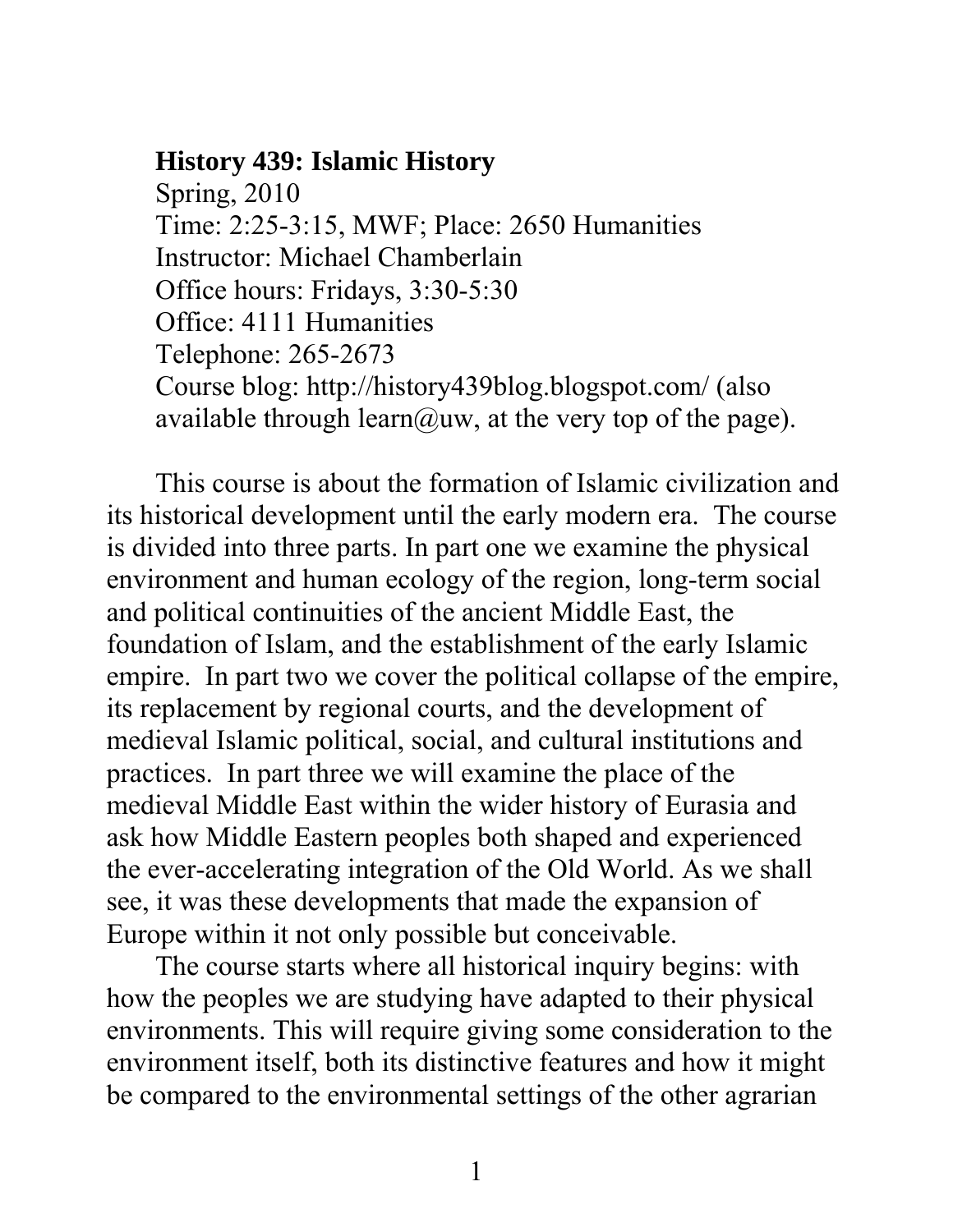civilizations of the pre-modern past. We will then examine how the region's peoples adapted to it as farmers, peasants, nomads, and city-dwellers, again trying to understand context through comparison. From there we move to something that appeared in the region before anywhere else, and that like the environment gave it its historical unity: the agrarian empire. We will then be in a position to approach a set of recorded history's greatest developments: the appearance of Islam, the Arab conquests, and the formation of an Islamic empire and Islamic civilization. The remainder of the course will be devoted to an examination of Islamic civilization as it developed in the aftermath of the breakup of the early Islamic empire. In this section we will give considerable attention to institutions that survived until the earlymodern period and some, in altered form, to recent times. Please note that this is not a course that puts religion at the center, though of course we will be studying the central ideas and practices of Islam throughout. Think of it instead as an attempt to understand how environment, economy, politics, culture, social life, and religion interacted over time to produce and sustain a civilization.

A good part of the course is devoted to the historical diversity of Muslim religious beliefs and practices. Religion is a particularly sensitive issue of course so I like to bring it up right away. Historians cannot define what authentic Islam is and is not, nor can we sort out proper from heretical Muslims. The historian's rule – we can't function otherwise – is that people who say they are Muslim are to be treated as such. This can make discussion uncomfortable, even distasteful. Just remember: the practice of history is something of a thoughtexperiment, its fundamental attitude skepticism rather than faith. It is interested in what particular people believed at particular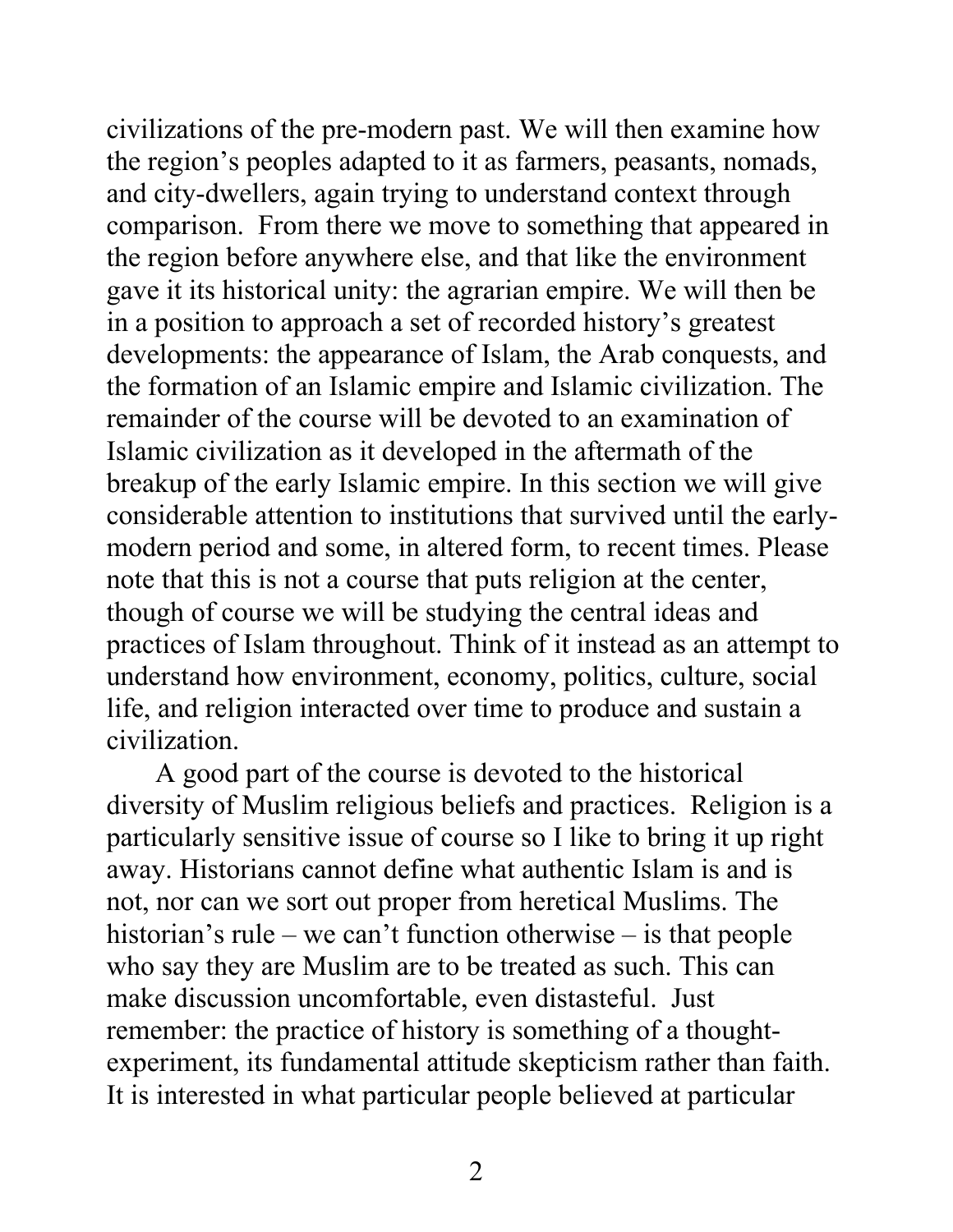moments in particular contexts. On its own the discipline is incapable of proving or disproving any of the big truths and many of the smaller ones. This approach can all too easily be perceived as offensive, but let me assure you that it is not intended to be so, nor is their any point in it beyond extending this thought-experiment to all aspects of life. To do justice to the historical variety of Muslim beliefs and practices we will, for example, be examining some of the many images Muslim artists in the past have made of Muhammad, at a time when such images were made with great devotion and respect. Avoiding them would be irresponsible; presenting them makes no point at all beyond looking at the evidence that has come down to us. It is just one example of how we must do things if we are to be true to our discipline. We will also give some attention to a revisionist school of thought called "source-criticism" that rejects some or all of the accounts of early Islamic history, including the life of the Prophet, written down by the canonical early Muslim scholars. These accounts are not only central to how Muslims today in all their variety understand their pasts; they are also necessary to Islamic law, ethics, and religious doctrines. Please keep an open mind during this discussion: I certainly have and will continue to do so until someone makes a definitive argument. What you can expect from me is a dispassionate account of the debate rather than a grand new truth. Finally, words such as "cult" and "sectarianism" are used in their neutral scholarly senses; they have here none of connotations of the popular or journalistic uses of the terms.

Having given you the usual due-diligence boilerplate let me suggest that many of you will find this subject amazing. I certainly do. The story we will be following is about the first world civilization, the sole pre-modern example of a global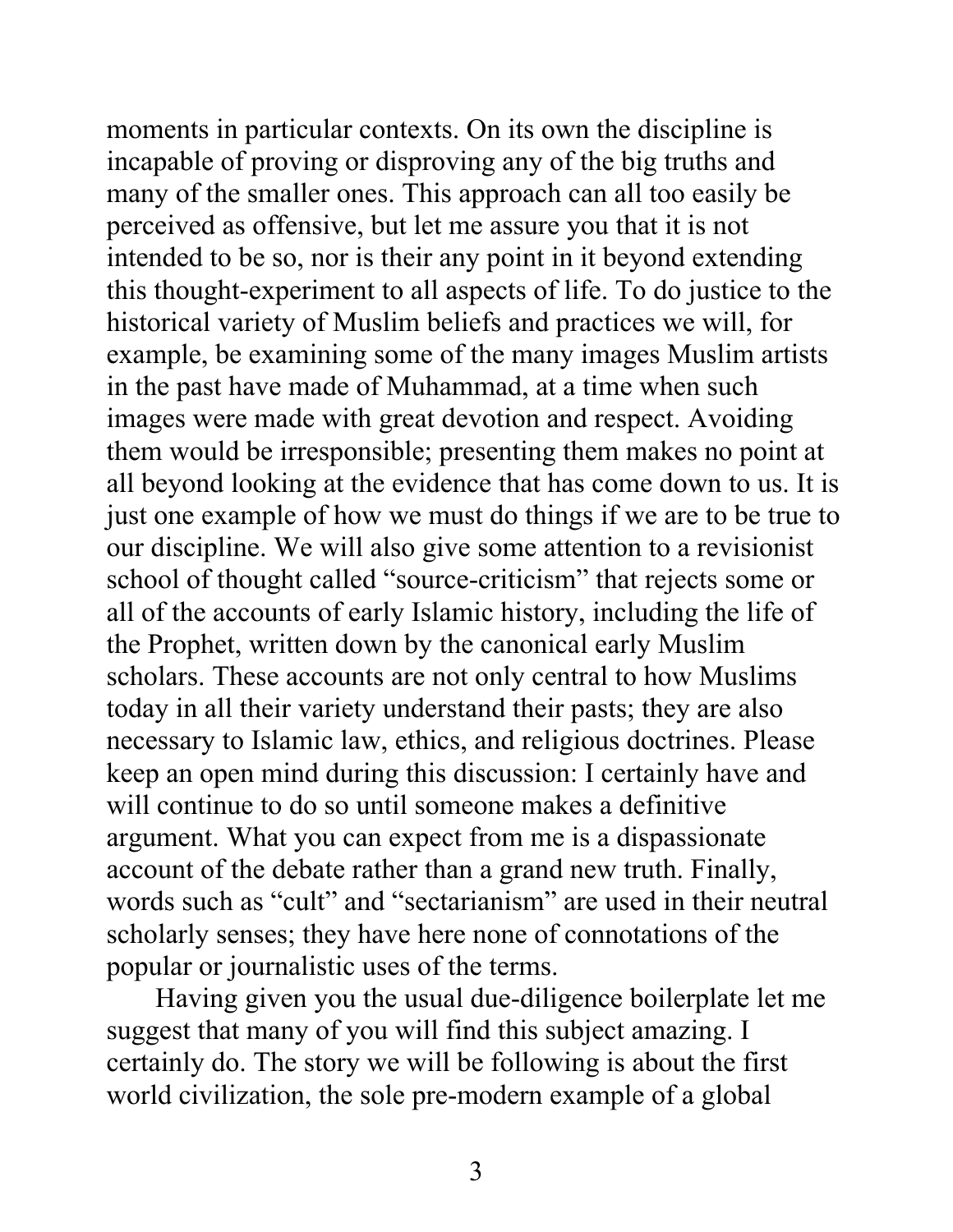culture. The period is also one that is well known to Muslims throughout the world and to everyone in the Middle East, so much so that it is not just history but culture, part of the lived experience of many of the planet's peoples. I hope that the course will give you a sense of a past that to many people is quite vivid and very much in mind.

Grading is based on a map quiz (10%), section participation  $(15\%)$ , mid-term  $(25\%)$ , paper  $(25\%)$  and final  $(25\%)$ . All work must be completed on time. If you want an A be prepared to put a consistently high level of effort into the course. I recognize that the subject matter of this course is difficult and unfamiliar to most of you. If you do the work you should get a B, although an A will be difficult to obtain without dedication.  $A =$  excellent work in all respects.  $B = work$  that is excellent in parts and faulty in others or that is of a generally good quality.  $C = work$ that while acceptable lacks clarity, organization, or evidence of sustained research. If you are doing D work I hope you will drop the course to spare me the pain of giving and you the humiliation of receiving a D or worse. In general I will not give grades such as AB or BC on tests or papers, and will use these grades only to average out grades. You and I both should be able to discern the difference between an A and a B paper. I am always happy to discuss a grade and willing to argue with you over one. If you think a grade should be changed come to my office with a written argument and we will make an appointment to discuss your case in depth.

Did you know that class attendance is not mandatory at UW unless it is required in the syllabus? Neither did I until an incident last year; hence, reluctantly, here it is, loud, unclear, and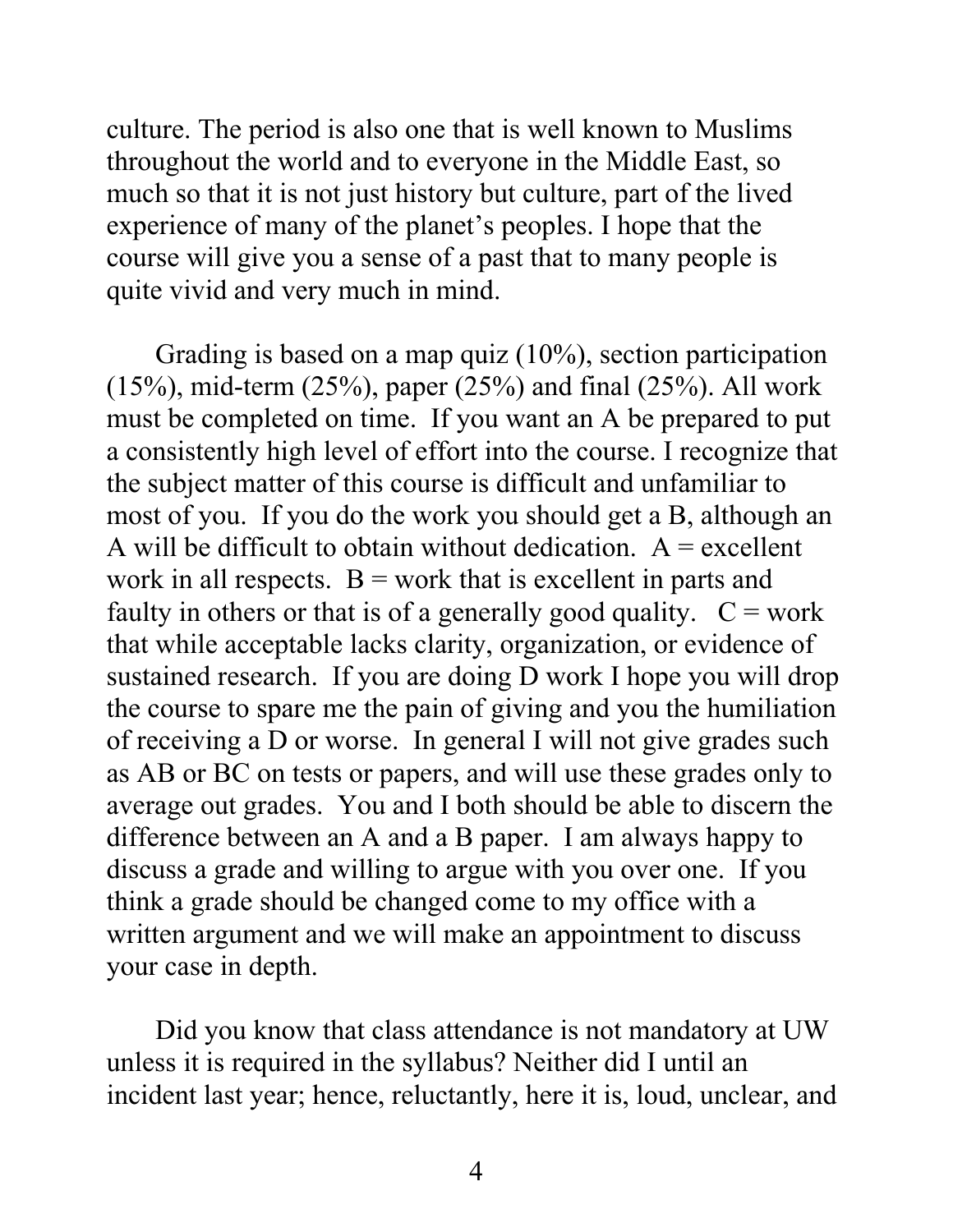inflexible: all classes and sections are mandatory. If for some reason you can't attend class on a particular day please send your TA or Me or both an email in advance. We can then help you get up to speed on what you missed. If for some reason you have to miss a few classes in a row do let me know as soon as possible so I can record lectures and otherwise help you make up for lost time. We might even be able to get lecture materials to you while you are out of town or indisposed. If a serious problem comes up, such as an injury or illness, get in touch before making any decisions.

McBurney students are most welcome in this course – I've been working with the center recently, have nothing but admiration for them, and am committed to making this course as accessible to you as it is to any other student. The one thing I ask is that you inform me as soon as possible what we can do to that end and to remind me and your TA before every assignment and exam.

A note on Wikipedia: I realize that many of you have come to rely on it. On some subjects the writers are fairly reliable, no doubt. But for Islamic history it is terrible: full of errors, replete with factional points of view of which the editors are unaware, and an arena for the endless struggle to define what True Islam is and who the heretics are. The editors must be aware of the problem, but scholars of the Islamic world gave up on the site so long ago that no one who knows anything would ever write for them. In recent years, most students who failed their midterms admitted to relying on Wikipedia for definitions. Plagiarism cases have often – and easily - been detected through their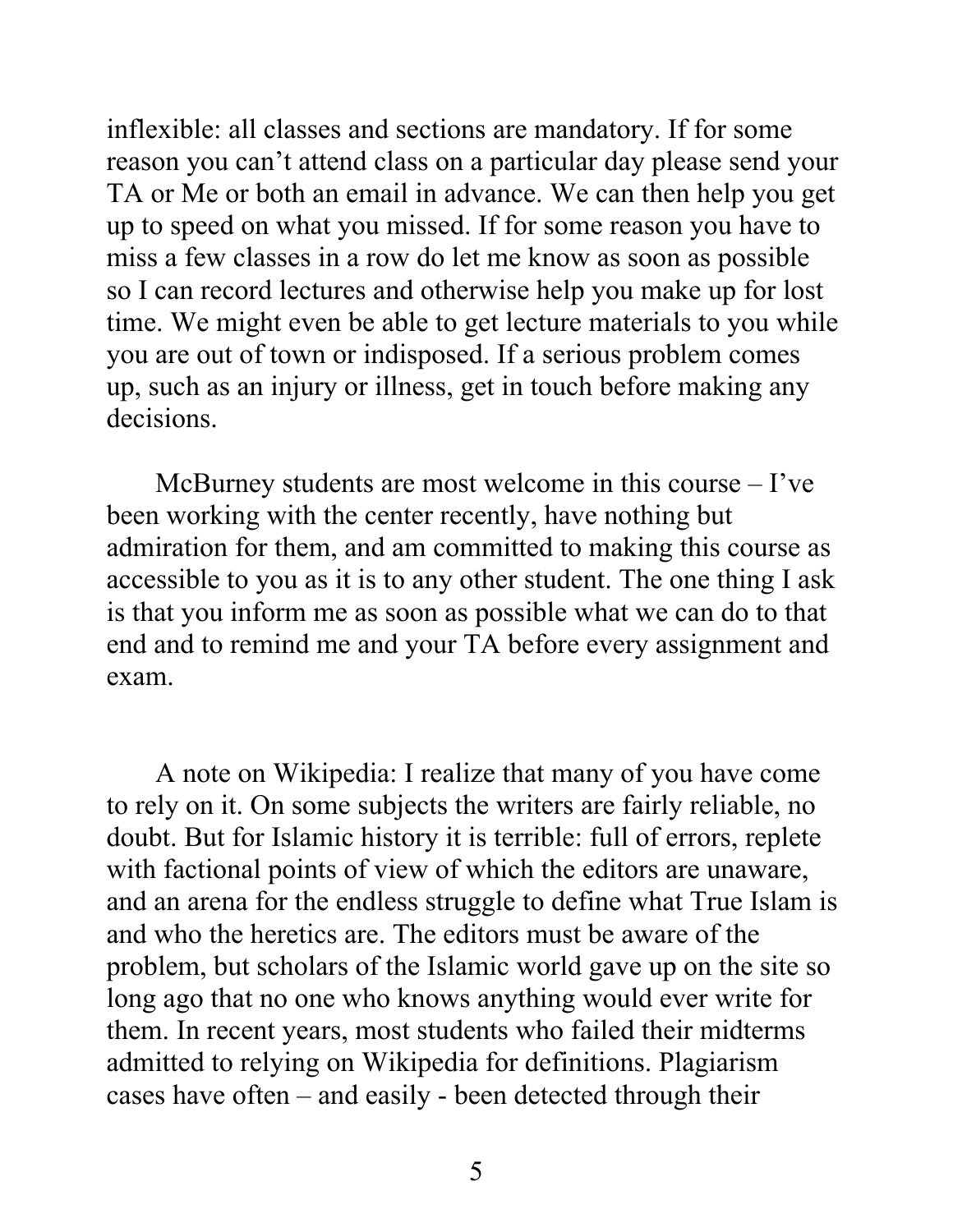reliance on it, easily detected these days. To conclude with a warning: it is easy to discern when students have relied on Wikipedia for an exam or a paper, at which point all confidence in them is lost. This paragraph, by the way, is taken from the syllabi of the last two years, and in each of them students flunked the midterm by relying on Wikipedia at the last minute. Please do everything you can to break this unfortunate streak.

Please give particular attention to the following, especially if you aren't certain you'll take the course.

Due to a condition that appears every few years or so, and reappeared over break after an absence of four years, I'll have to beg you to put up with a workaround that should allow each lecture to be given as scheduled. The last time this happened most of you would have been in high school, too bad as I'm told that watching a historian lecture under heavy doses of narcotics and massive amounts of other drugs was highly amusing. If you've come across me with the occasional bald head and bad beret, scratching at wires connected to it, this was why: the last occurrence I tried everything to prevent it from coming back and interfering with teaching. Sadly, the experiment ended, the pacemaker/ham radio set in my brain had to be taken out last May, and I had to think of another way to keep on lecturing. The following is it, guaranteed to make this one of the most unorthodox course delivery methods you've come across.

Some days will be better than others so this is the plan: until this thing passes on, the day before each class I'll send you an email by late afternoon or early evening. If I suspect that I'll not be ambulatory the next day you will still receive a downloadable video lecture the afternoon or if something goes wrong the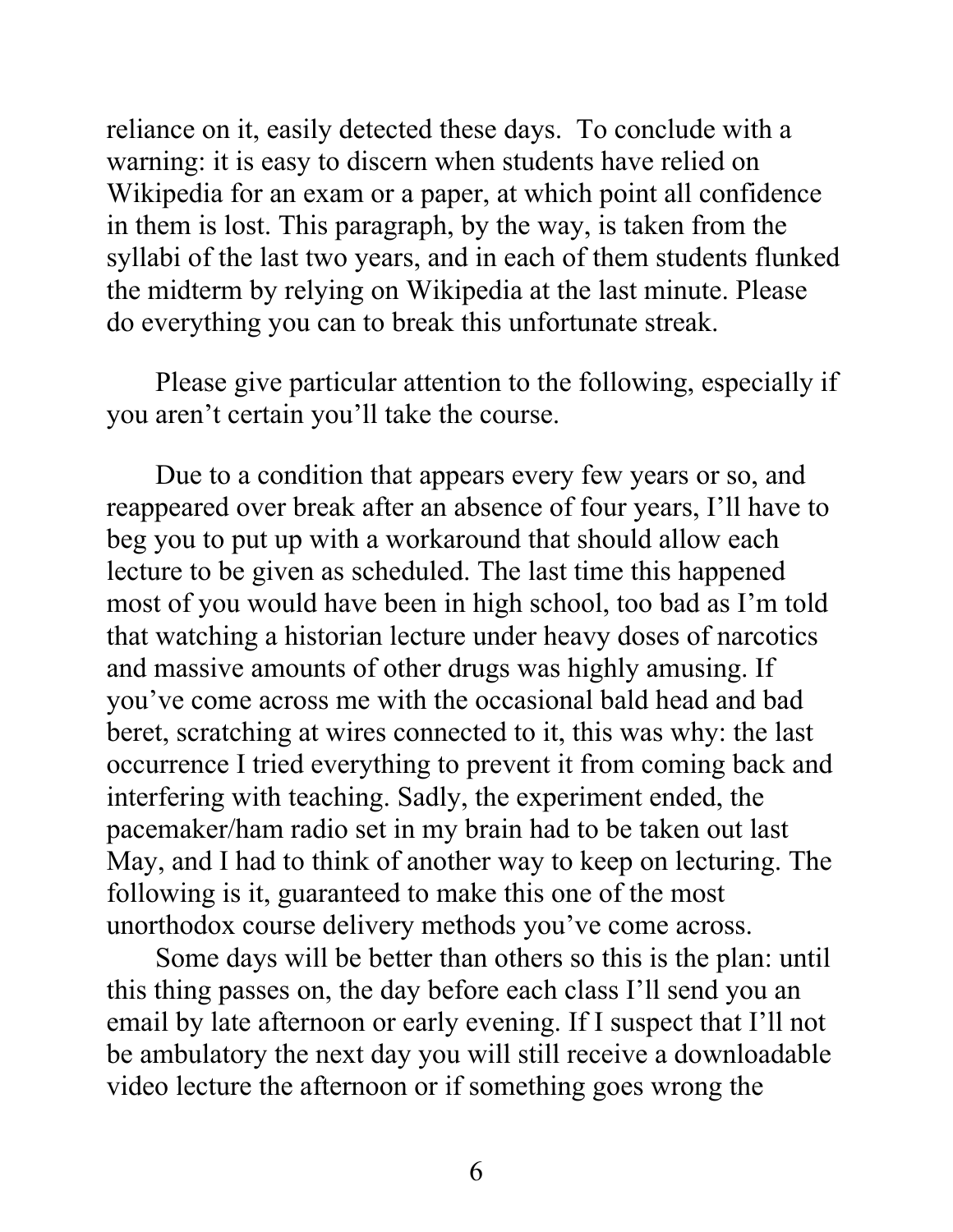evening of the scheduled lecture. After last time I was determined never to miss a lecture again and to avoid it got heavily into distance education. What this means for you is that if the lecture is not in class it will be available in downloadable video form, at the beginning on learn@uw, perhaps mixed with mywebspace or some other web-hosting site, whatever works best. Learning Support Services is building what they call a "Collaborative Site," a combination of blog, streaming and downloadable video, and other goodies. I wish it were available sooner but this just started the week before Chriistmas and they haven't had enough lead-time.

 Nor to worry about the formats: the lectures will be made in Quicktime (and yes, I know, don't get geeky on me) in various resolutions and for various platforms. At the least the lectures will be  $640x360$  and should look just fine on iTunes (available for PC's and Macs for free from Apple); and depending on time and rendering success in 720p too. Please get in touch right away if you can't watch videos on whatever your computer is – there is always a solution and it shouldn't be difficult no matter what your OS or computer. As each of the lectures can be watched at any time you don't have to worry about scheduling and can download at your convenience, perhaps when you have a fast internet connection at hand.. With any luck my predictions will be on target and I won't miss a single lecture scheduled for the classroom the day before. However, there's always the possibility that I'll make the wrong call the evening before, so even if you are informed that the lecture is in class you should probably check your email sometime before lecture begins, around noon would be ideal. I'll let you know the minute I have to change plans and if in doubt will err on the side of not inconveniencing you.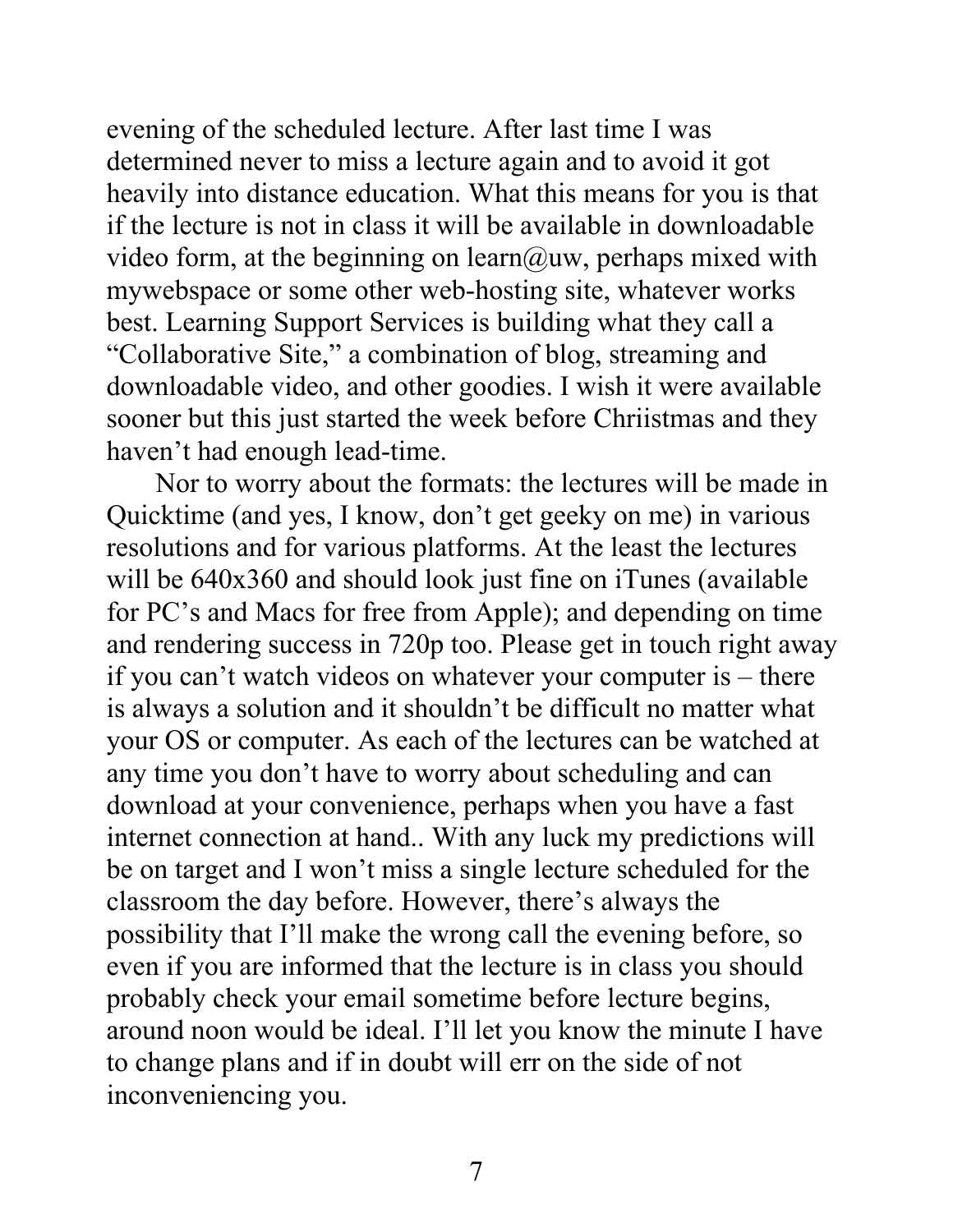We'll use the blog for questions and comments, something that worked very well in a Distance Education course I taught last summer. I much prefer the blog format to chat, the other possibility. If you have experienced chat discussions in an academic setting you may agree with me that chat is awkward and a little hokey. Blogs however are another story. There is no need to log-on it at a particular time, the discussion will be continuous and permanently available, and I will check in several times a day. It is my dearest hope that each lecture will engender a discussion in the comments section of the posts. This will also be the place to ask questions and to set up discussion sections for the week. Fortunately, Lynette and Danielle, our two TA's, are something of a dream team, winning the lottery really, so however useful the blog may be I won't intrude on their discussions with a heavy hand. For all the advantages that this approach brings with it, some of you will have to consciously change your ingrained approach to a blog, from an attitude of passive receptiveness to one of active participation. I hope you'll all get active quickly, as we can dispense with the awkward moments when students don't want to expose themselves in a large class. For you shy students (I know, I was one), you won't have to concern yourselves with domineering peers. And if you have anything to say or ask but wouldn't in our anonymous underground room, now's your chance to express yourself at length.

The lectures won't be the usual talking head thing but will consist mainly of moving images and graphics with a voice-over. Plans are in motion to get me a video camera but for the moment video and graphics will be it, apologies to those who were hoping to gaze upon yet another professorial mug. . If you don't have a high-speed internet connection at home you can always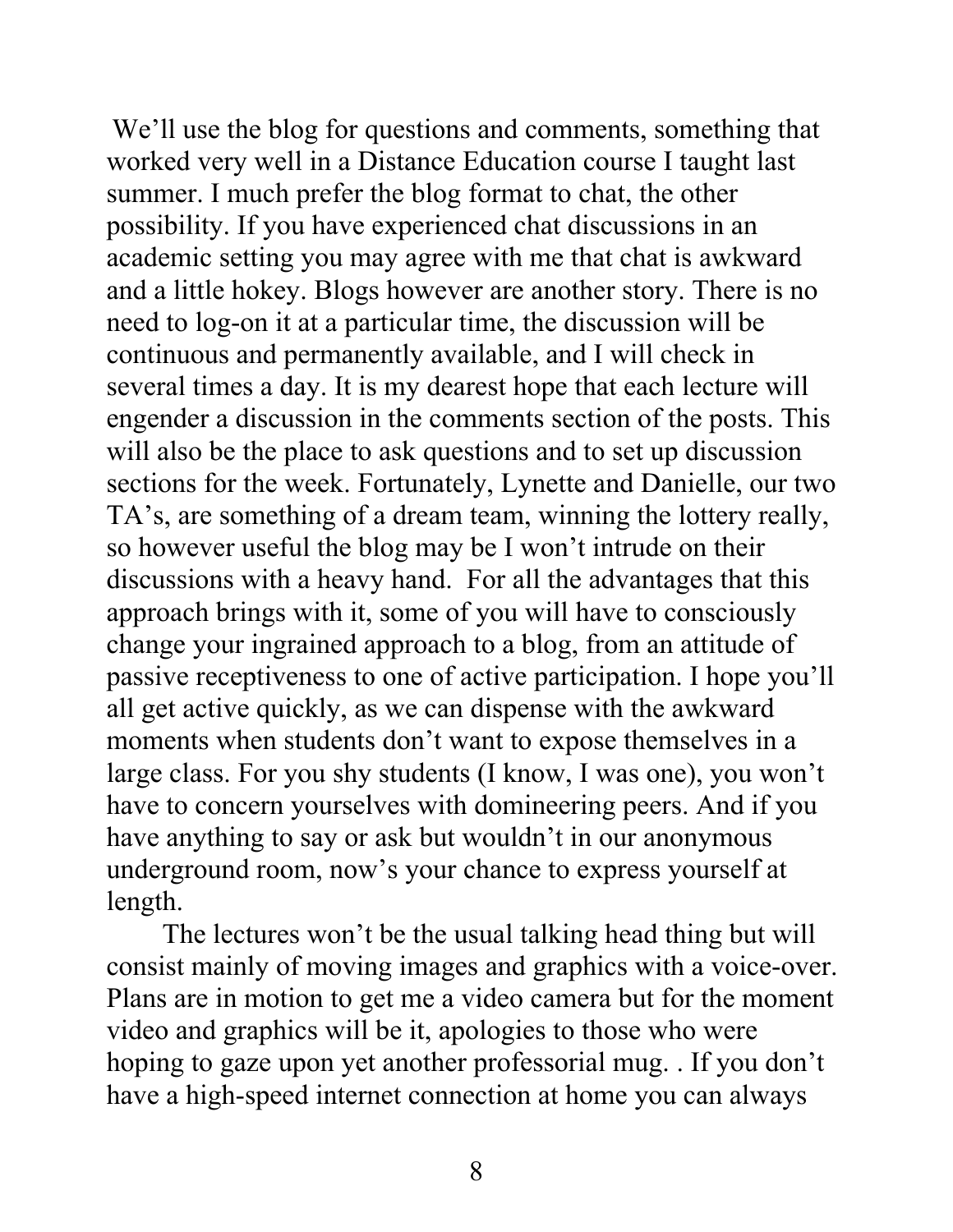download the day's lecture from one of our computer labs and save it on whatever portable drive you have handy. At the lower resolutions a fifty-minute lecture should be 500MB or so, a size any campus (and many home) computers and cheap thumb drive if needed should handle with ease. For my preliminary and primitive attempts at making videos a year ago check the videos at the bottom of our learn@uw page, most of which will require Adobe Media Player, available free for download from Adobe. Please note that even though the files are Flash video your favorite flash player will probably not work. There were streaming video versions of most of these experiments on the blog last year but during its long quiescence Google apparently decided it wasn't worth storing the files, something I'll try to fix over the weekend. Just found out, otherwise I would have updated everything earlier.

As this is such an unusual way of handling a lecture course anything that goes awry is entirely on me; so when and if anything goes wrong whenever let me know and we'll fix it, and in the meantime, in the face of any glitch, Don't Worry. I suspect that many of you will enjoy this format, but to the extent lectures are online you will have a particular responsibility in return for greater flexibility.

Please don't hope that you can keep up by fast-forwarding through the lectures on your iPod, once a week, lounging in the sun when and if it ever returns. A general rule for this course: we are after a deeper understanding of complex issues than lastminute memorization will permit, and the freedom downloadable lectures gives you could be dangerous if you let things slide.

Online lectures aside, I should warn you that the usual scams, dodges, last-second stratagems, and trusty expedients have rarely worked for this course. Every year the course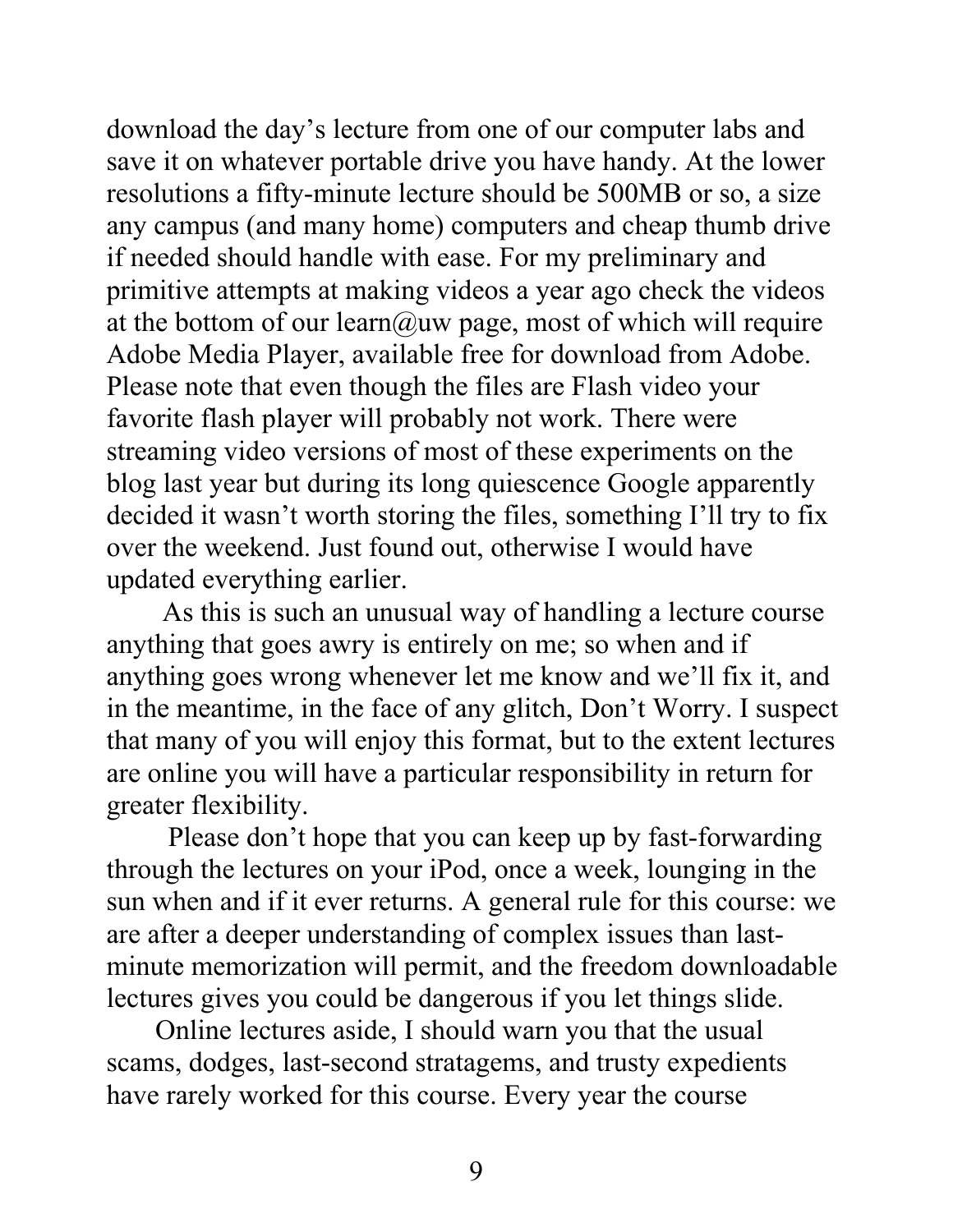dismays students who've figured out some high-grade/ minimum–effort strategy in other courses. Fair warning: it probably won't work here. The field of medieval Islamic history is not so well established as to permit scanning a bluffer's guide before an exam. Not only does such a book not exist, the field has yet to benefit from a comprehensive textbook. The only way to acquire a decent knowledge of the field is pull together disparate materials from textbooks, translated primary sources, blog discussions, and lecture. The only way to organize the material and be ready for the next topic is to keep up, and not just keep up but synthesize the lectures and the readings at every turn.

So please, I beg you, watch the lectures every day, pull together the disparate readings week by week, and review, synthesize, and organize daily. Something that will help you immensely is to keep a separate document in which to organize your thoughts. This will be particularly useful in keeping track of how what you are reading or watching fits into the Big Questions around which the course is organized. Finally, take care with resources on the web. Wikipedia is discussed above. Our learn@uw page has a list of relatively reliable links, but note the word "relatively": be skeptical at every turn and confirm everything elsewhere.

Important Dates:

Map Quiz: Wednesday, February 17. Midterm: March 22nd, the Monday before Spring Break. Spring Break: Week of March 29-April 1.

 Paper due: Friday, April 23, in class or submitted to your TA or in the case of grad and honors students to me via email; you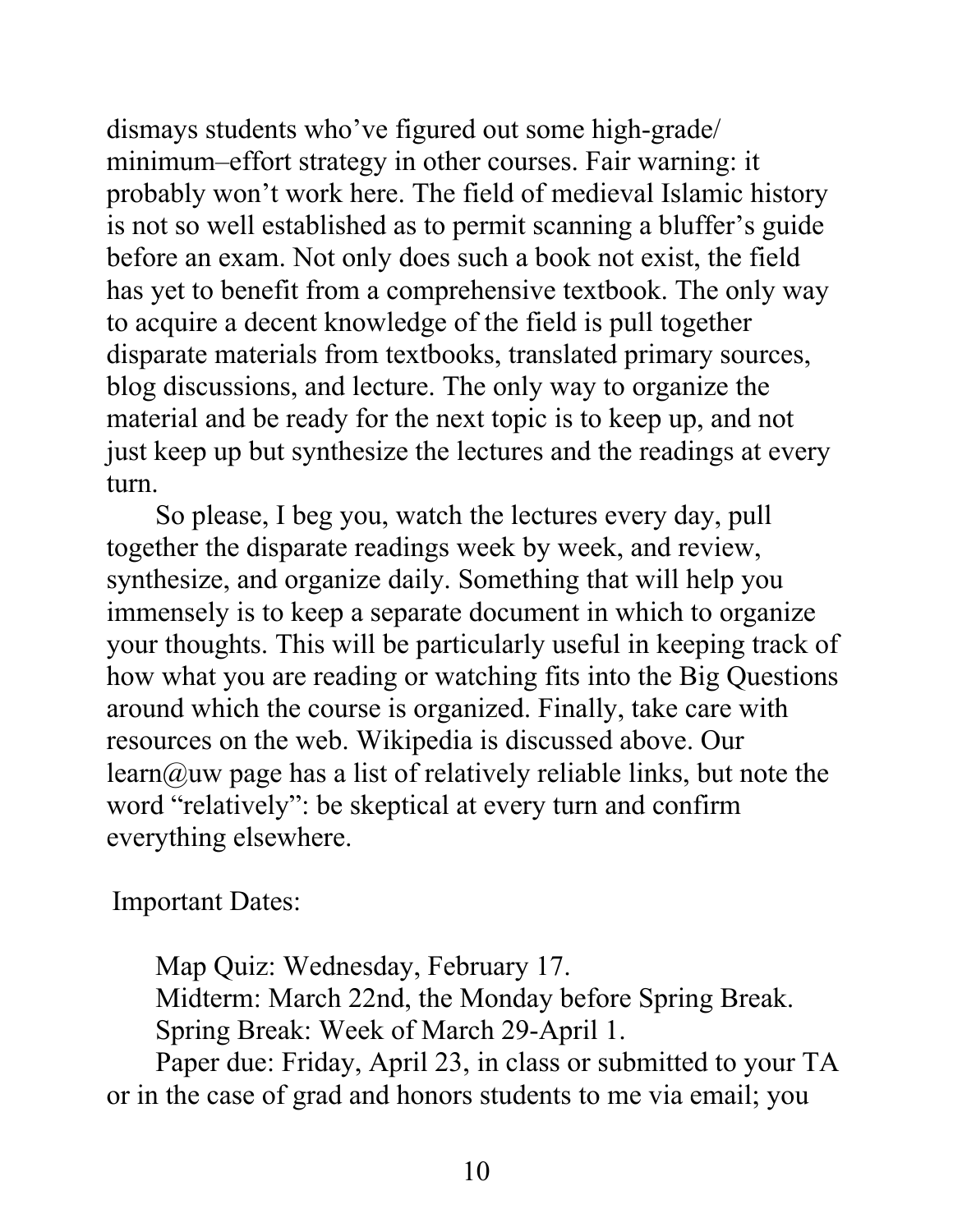are not off the hook until you receive confirmation by email that your paper was received.

 Take-home Final due by May 11th at 4:00. Given the early date of the official exam this is an extra 28 hours, though of course you may submit it earlier. Do not take this course if you cannot meet these deadlines!

Textbooks:

Required (and available at the University Book Store):

Ahmed Ali, Al-Qur'ân: a Contemporary Translation (Princeton, 1984). It is a good thing to own a reliable translation of the Qur'an, which this is. If you are very short of case there are translations on the web aplenty. Be sure you do some research to ensure they are well-regarded.

Berkey, Jonathan, The Formation of Islam: Religion and Society in the Near East, 600-1800 (Cambridge, 2002).

Cook, Michael, The Qur'an (a Very Short Introduction) (Oxford, 2000).

Lapidus, I., A History of Islamic Societies, 2nd ed (Cambridge, UK, 2002).

You will notice that for the first few weeks the readings are relatively sparse. I have found that this helps students get their bearings in relatively unfamiliar territory, to master the geography (this takes a lot of work), and to give you a chance to explore the immense amount of material available on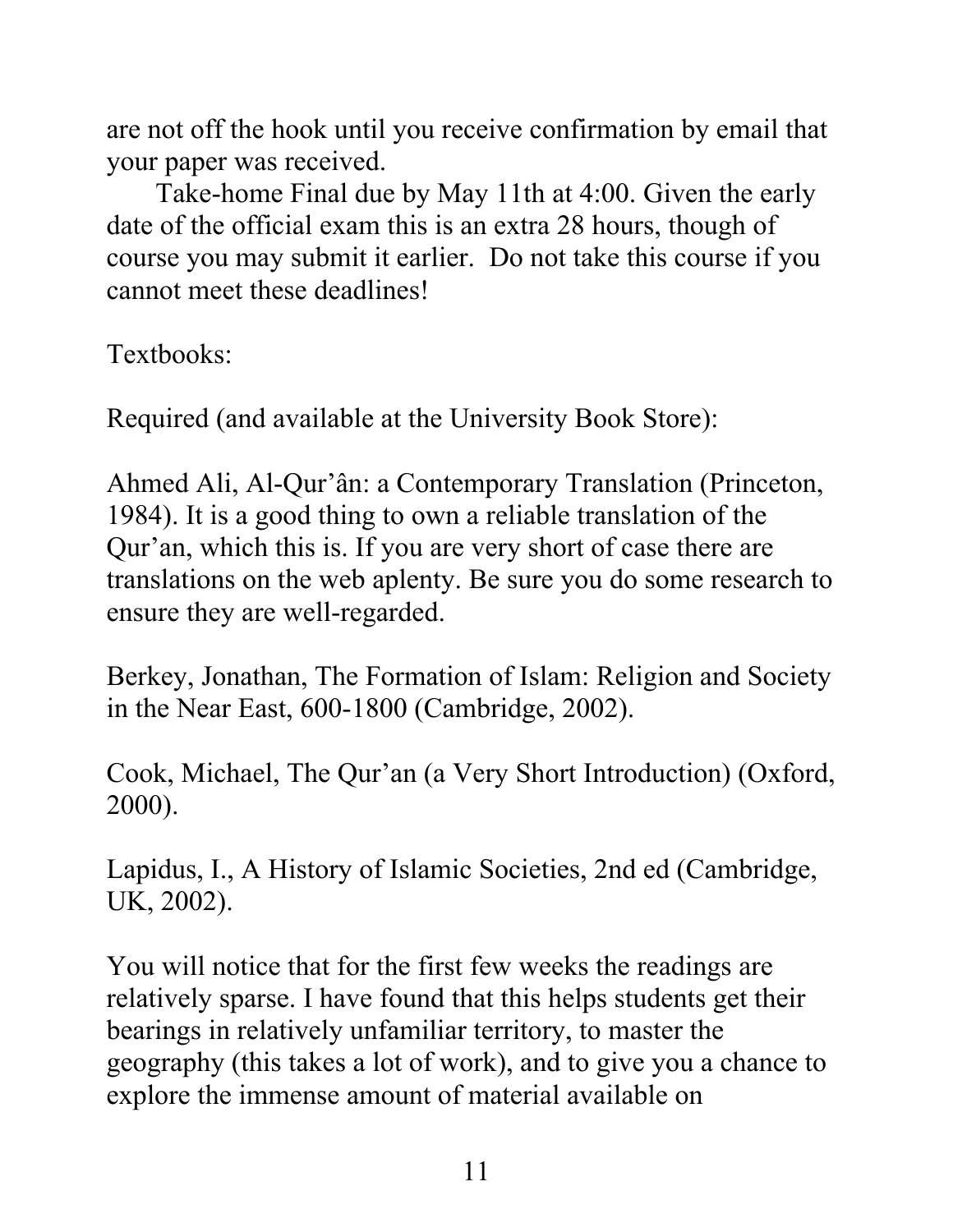Learn $@UW$ . Another reason is that understanding the context of the formation of Islam, the early Islamic empire, and Islamic civilization requires us to go into other fields such as geography, archeology, and ancient history. These fields have their own preoccupations and questions, little of which we want to get into. If you find yourself particularly interested in any of these issues there are readings on learn@uw that will allow you to explore them in depth, just ask and I'll make specific recommendations. As with the online lectures, do not flag, procrastinate, postpone, or go easy on yourself.

 Also note that other required readings, maps, various charts and outlines, most of the sources for the paper topics, and other materials are available on the course learn@uw page. There is an enormous and to some people overwhelming amount of material on learn@uw, so if you try to read all the suggested readings in other courses you will quickly find yourself overwhelmed in this one. There are two things you can do if you find yourself in that position: first, just ask; and second, check our the Recommended Readings and look for something that deals with the period we are covering.

Sources for your papers.

 Suggested paper topics with readings can be found below. If you wish to develop a topic on your own please consult with me early and often. The first thing to do is to define a topic and turn it into a question, then set out a plan for addressing it. Once you've done so come up with a list of sources and make an appointment to talk to me about the project. I do not want to discourage any of you from developing your own topics but there are many interesting questions for which there are neither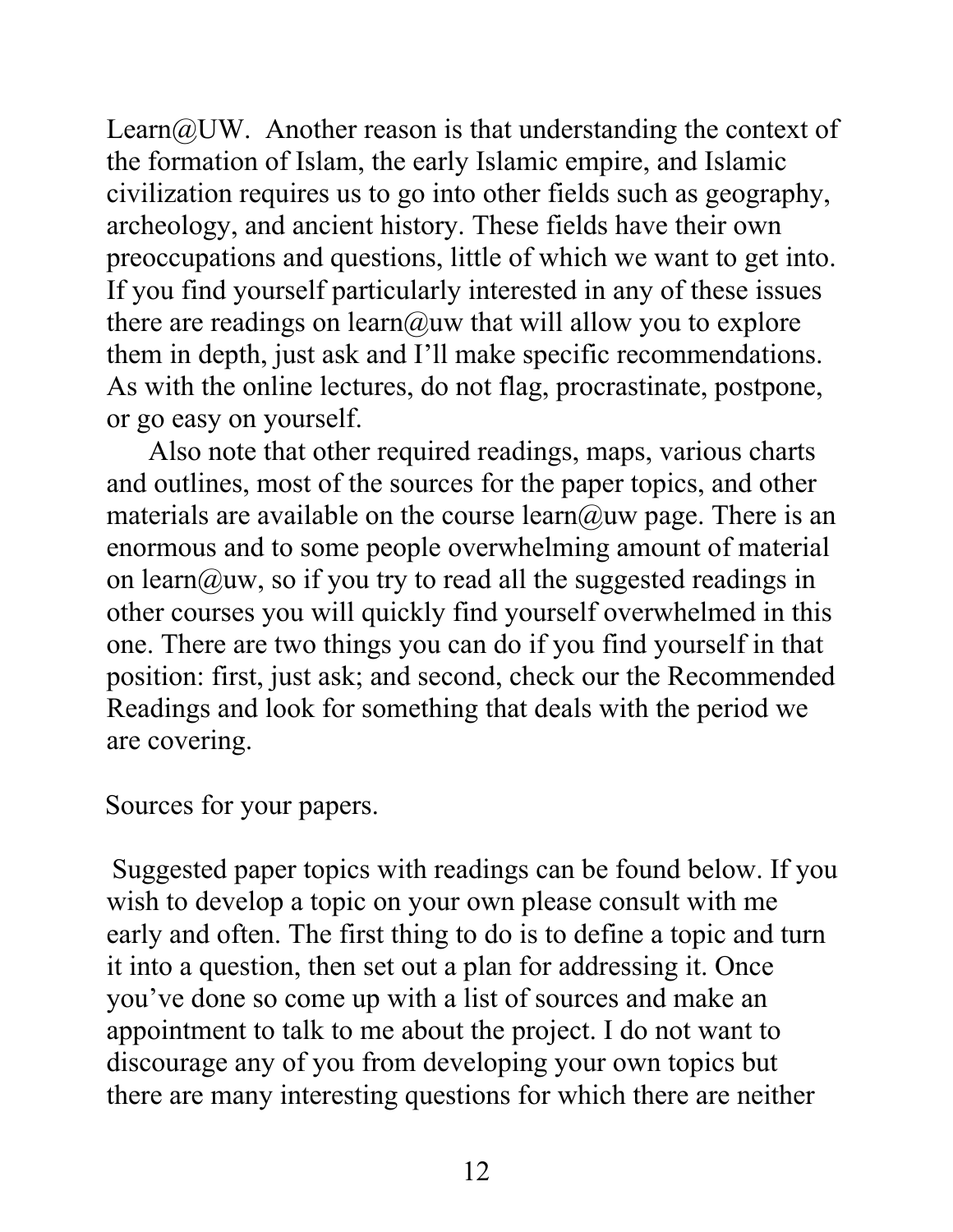primary sources nor secondary scholarship. So please consult with me and keep me up to date regularly on your project.

Course Outline and Reading List:

Jan. 20: Introduction to the course: content, expectations, introduction to your TA's, and a chance to swap sections and take care of registration problems after the preliminaries are done/

I. Human Geography and the Rise of Empires in the Ancient Middle East.

Jan 22: Physical and human geography of the Middle East . Jan 25: Physical and human geography, continued

Jan 27: Empires and imperial cultures from Sumeria to Late Antiquity.

Jan 29: The Middle East and Arabia in Late Antiquity.

Reading (full references are in the resources section below).

Lapidus, I. M., A History of Islamic Societies, pp. 3-10. Berkey, J., The Formation of Islam, pp. 3-52.

To get us going in section, herewith the reading for next week. Come prepared to discuss 1: the way of life and the ethical world of the pre-Islamic Arabs as seen in poetry and ancient accounts of Arabia; and 2: Ibn Khaldun on pastoral nomads and state formation.

The readings are the first four in the Readings section in learn@uw: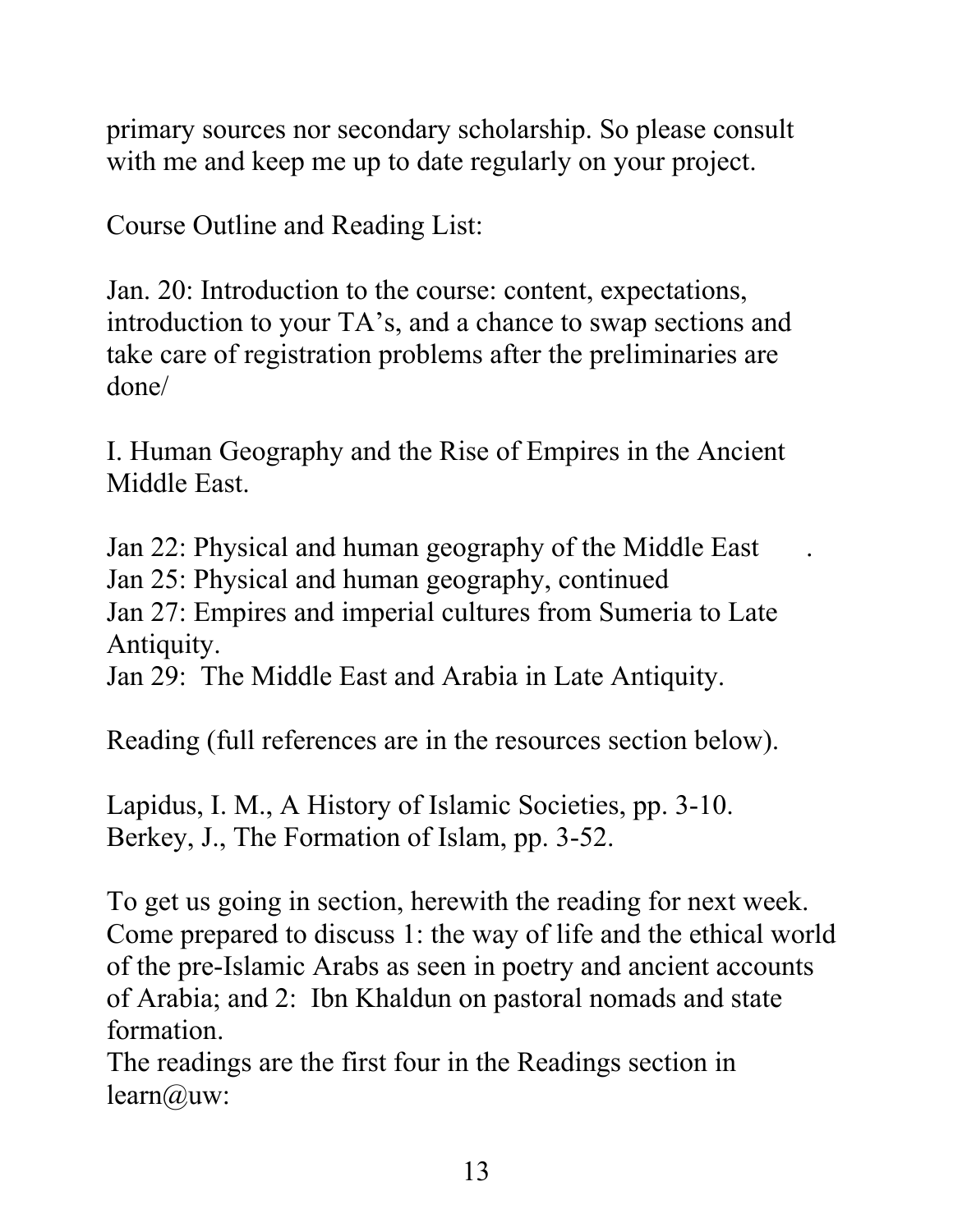Examples of pre-Islamic poetry Ibn Khaldun: al-Muqaddima, two selections Ancient accounts of Arabia

Recommended:

"al-Arab," art., Encyclopaedia of Islam, 2nd. Ed.

Bagnall, Roger S., Egypt in Late Antiquity.

Brown, P., The World of Late Antiquity, pp, 11-21; 96-112; 160- 171.

Fowden, Garth, Empire to Commonwealth: Consequences of Monotheism in Late Antiquity,12-36, 138-75.

Hodgson, M.G.S., The Venture of Islam, vol 1, introduction (learn@uw)

McNeill, W. M., The Rise of the West, pp. 64-84; 110-144.

Shahid, I., "Pre-Islamic Arabia," in The Cambridge History of Islam, vol. I.

Shahid, I., Rome and the Arabs.

Sherratt, A., articles on early agriculture and early history on  $learn(\hat{a}$ uw),

Hoyland, R.G., Arabia and the Arabs from the Bronze age to the Coming of Islam,

II. The Early Islamic State and the Formation of Islam

Feb 1: The "source-criticism" debate and the sources for early Islamic history; the career of the Prophet I: prophecy and community in a "tribal" society.

Feb 3: The career of the Prophet II: The formation of the early Islamic state

Feb 5: The formation of the Caliphate and the Ridda Wars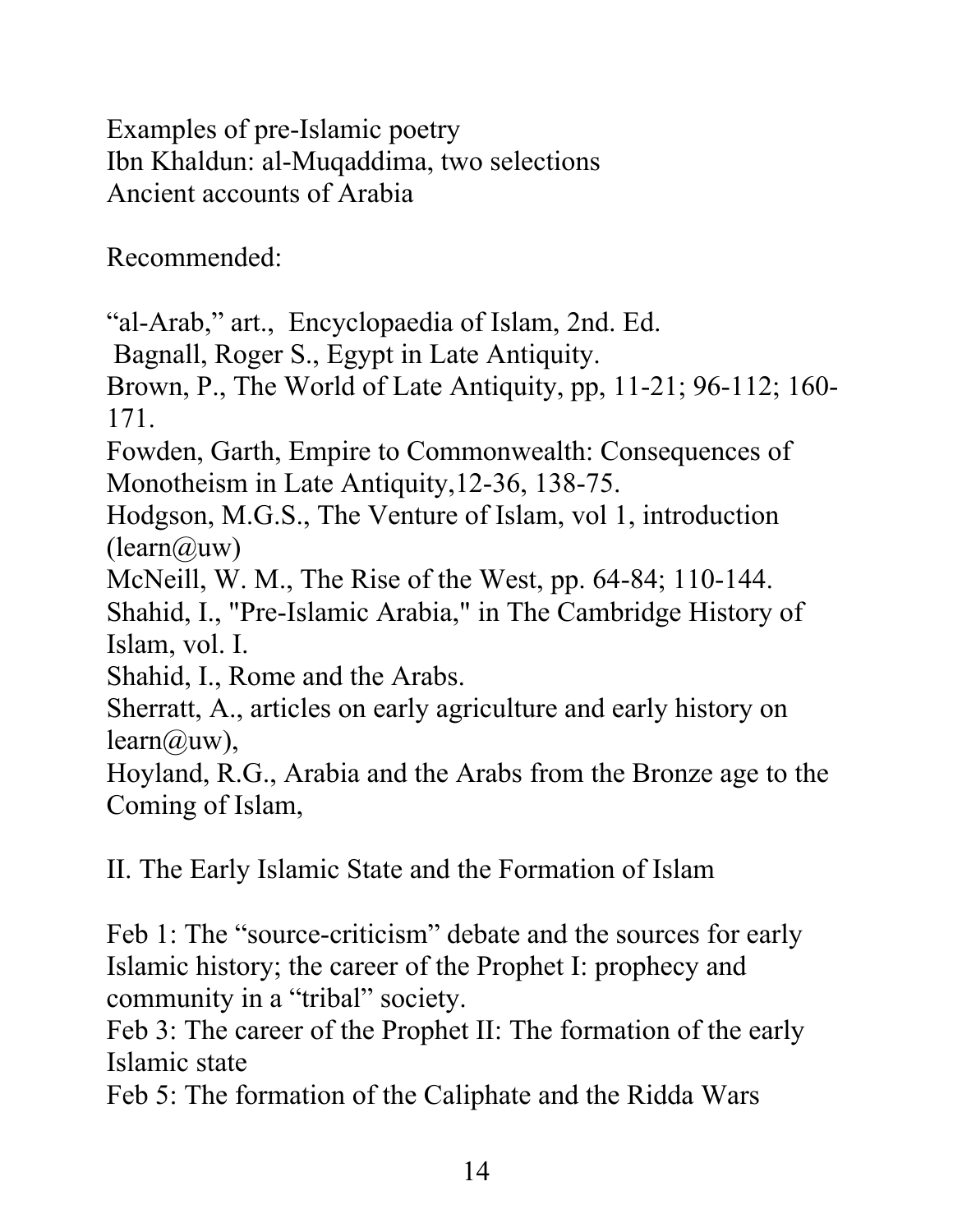Feb 8: The Arab Conquests

Feb 10: The consolidation of the Caliphate under `Umar and the early conquest state; relations with conquered peoples Feb 12: Continuing consolidation of caliphal authority under `Uthman; conflicts among the Arabs; the political center of gravity shifting from Medina to the garrisons Feb 15: The murder of `Uthman and the first fitna; conflict between `Ali and Mu`awiya and their followers Feb 17: Map quiz; The first fitna as the foundation myth of Islamic sectarianism; critique of the standard account of the "Sunni-Shi`ite split".

Feb 19-24: Catch-up as needed. Mu`awiya and the early Umayyad (or Sufyanid) Caliphate; relations between Damascus and the turbulent garrisons of Iraq. The first dynasty in Islam and the first steps toward an imperial form of political organization Feb 26: The Second Fitna, the reestablishment of Umayyad (now "Marwanid") authority under `Abd al-Malik; centralization and systemization of a courtly but not yet fully imperial caliphal state. The beginnings of a specifically Shi`I attitude towards politics and history

March 1: No class, but I'm sure I'll think of something.

Readings (in rough order):

Ibn Ishaq, Biography of the Prophet, selections (learn $(\partial_i u_w)$ ) Berkey, J., The Formation of Islam, pp. 57-75. Cook, Michael, The Qur'an (a Very Short Introduction). Lapidus, I., A History of Islamic Societies, pp. 11-53. Donner, F., The Early Islamic Conquests, pp. 12-90.  $(learn@uw).$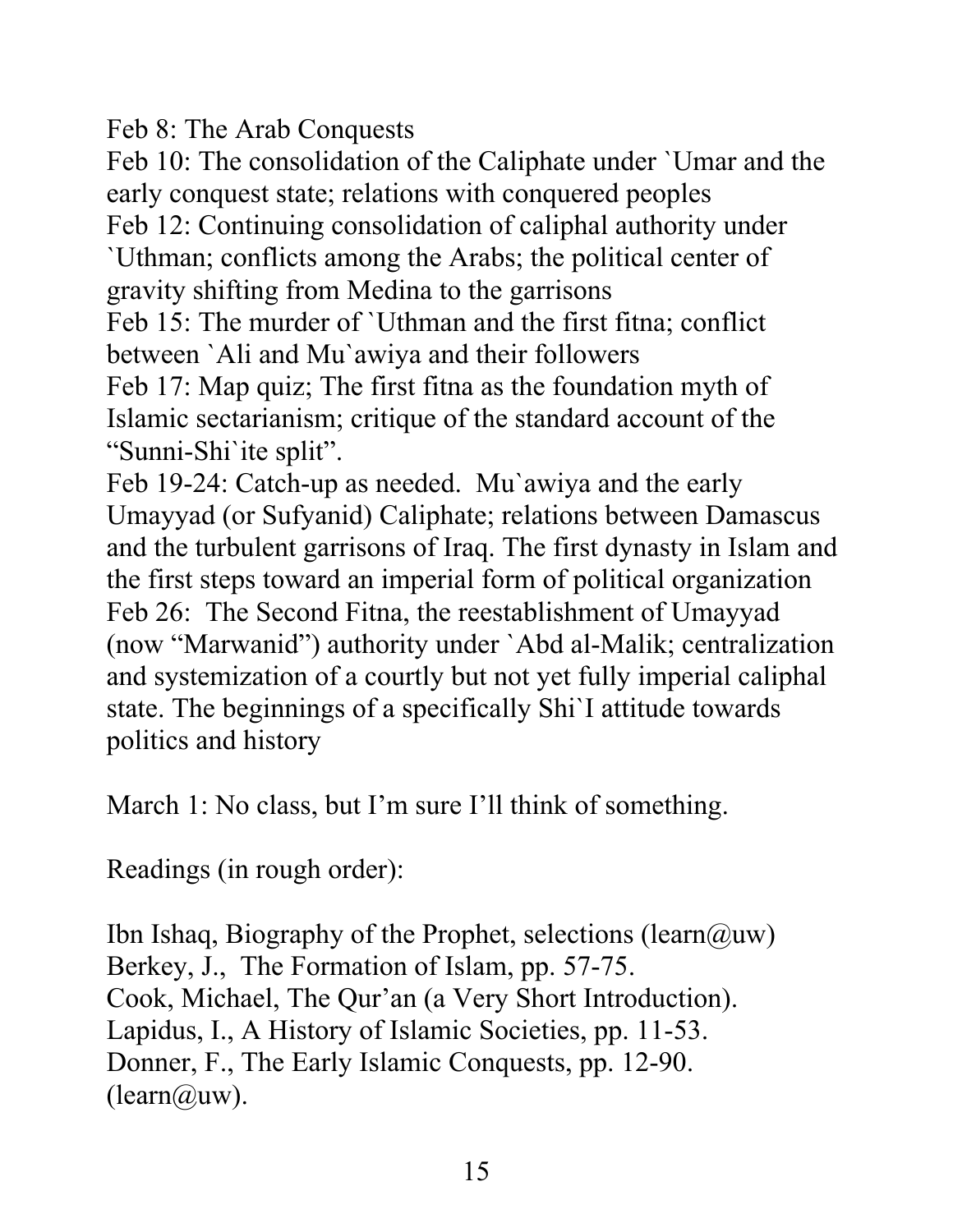Tabari, selections from the conquest of Jerusalem to Ziyad ibn Abihi (learn $@$ uw)

Highly Recommended:

Recommended readings on the Prophet and the Qur'an:

Bell. R., Introduction to the Quran.

Crone, P., Meccan Trade and the Rise of Islam (learn $(\partial_i u_w)$ ). Gabrieli, F., Muhammad and the Conquests of Islam, pp. 103- 104, 143, 184.

Gibb, H. A. R., Arab Conquest of Central Asia.

Grabar, O., The Formation of Islamic Art. (learn $(\partial_{\mu}uv)$ )

Hawting, G.R., The iIdeal of Idolatry and the Formation of Islam: from Polemic to History (Cambridge, 1999).

Hawting, G.R., Approaches to the Qur'an (London, 1993).

Hodgson, M. G. S., The Venture of Islam, I, pp. 145-186  $(learn@<sub>u</sub>w).$ 

Ibn Hisham, The Life of Muhammad.

Izutsu, T., Ethico-Religious Concepts in the Quran.

Madelung, W., The Succession to Muhammad: A Study of the Early Caliphate.

Morony, M., Iraq after the Muslim Conquest (learn $(\partial_i u_w)$ ).

Pederson, E. L., `Ali and Mu'awiya in Early Arabic Tradition. Rodinson, M., Muhammad.

Watt, W. M., Muhammad at Mecca (learn $(\partial_i u_w)$ .

Watt, W. M., Muhammad at Medina (learn $(\partial_i u_w)$ .

Watt, W. M., Muhammad: Prophet and Statesman.

Recommended readings on the Umayyad Caliphate: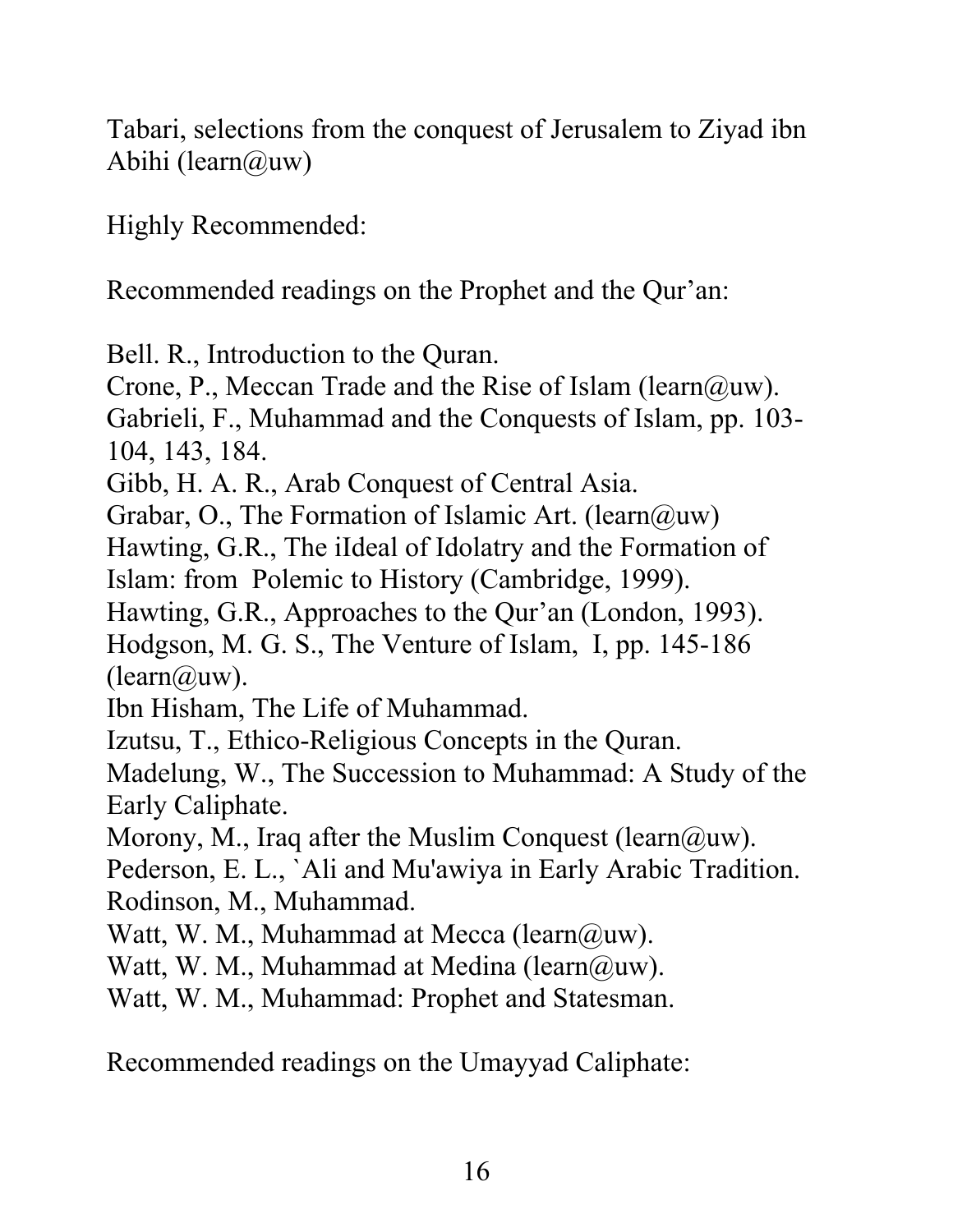```
"Umayyads, selections," (learn(\partial_u u w).
Dennet, D. B., Conversion and the Poll-Tax in Early Islam. 
Hawting, R., The First Dynasty of Islam, pp. 21-71. 
Juynboll, G. H. A., Studies on the First Century of Islamic 
Society 
Sharon, M., Black Banners from the East 
Shoufany, E., al-Riddah and the Muslim Conquest of Arabia. 
Veccia Vaglieri, L., "The Patriarchal and Umayyad Caliphates," 
in The Cambridge History of Islam, vol. 1, pp. 57-103. 
Wellhausen, J., The Arab Kingdom and Its Fall. 
Wellhausen, J., The Religio-Political Factions in Early Islam .
```
III. From Conquest State to Islamic Empire

Mar 1-3: Tensions between Arabs and non-Arab Muslims, between elites and the `Arabs of the garrisons, and anti-Umayyad movements in the 720's—740's; "Alid loyalism" Mar 5: The `Abbasid revolt or da`wa Mar 8: The `Abbasid Caliphate, 750-820. Mar 10: Imperial culture and court life, architecture, the impact of Hellenistic learning, adab Mar 12: Cult, ritual, and basic doctrines of Islam Mar 15: The formation of Islamic Law March 17: Shi'ism through the 'Abbasid Caliphate. March 19: Economy, trade, and the emergence of the first "World System" Mar 22: Midterm Mar 24: Collapse of the `Abbasid Empire and the formation of successor states March 26: Discussion, Review (I'll be around even if you won't) March 29-April 1: Spring Break, second paper due April 2, the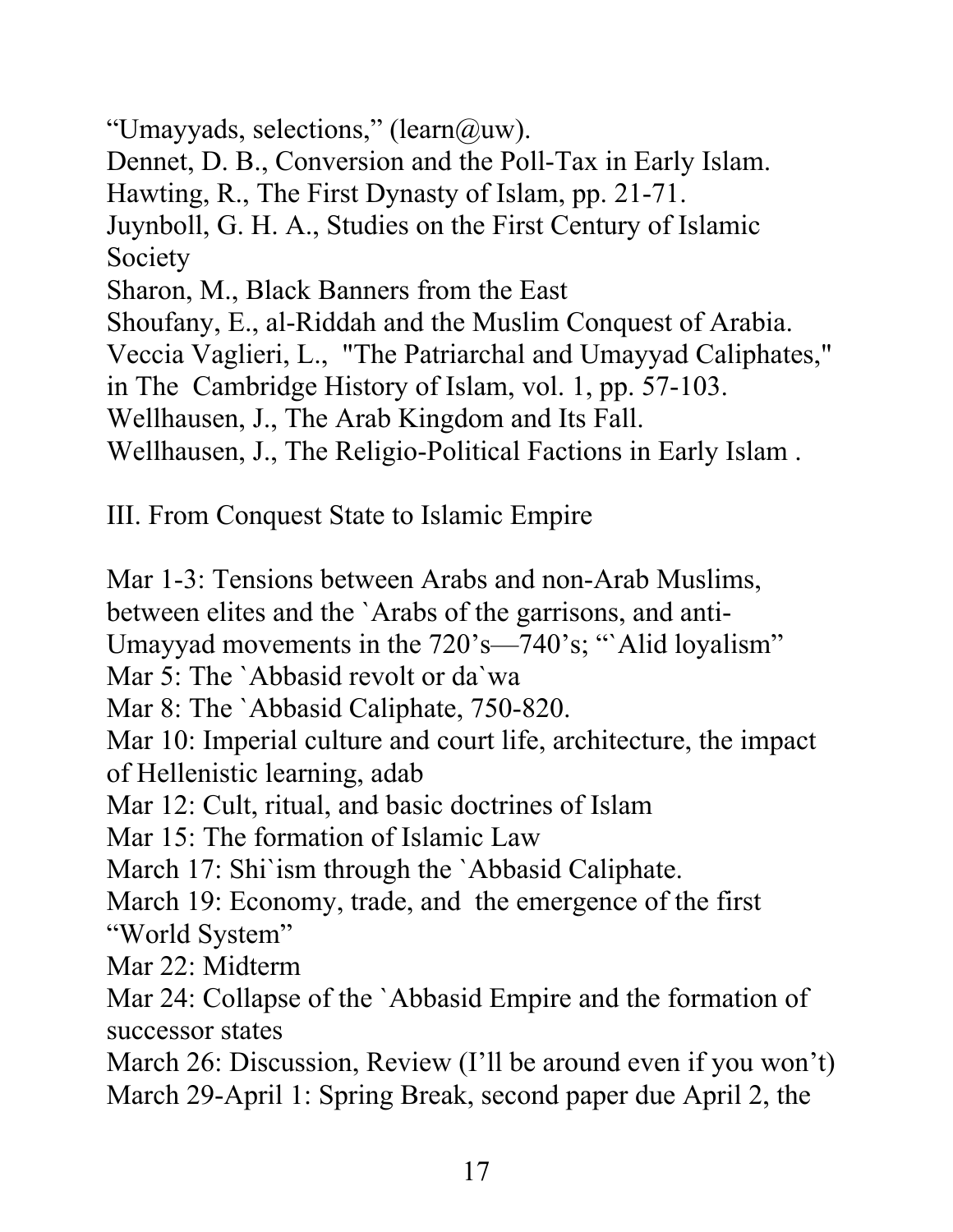Saturday before our first class (just kidding)

Reading (in rough order):

Lapidus, I., A History of Islamic Societies, pp. 54-125. Berkey, J., The Formation of Islam, pp. 76-158. Translations of `Abbasid-period sources on learn@uw. Many specifics to be recommended weekly.

Recommended:

`Abbasids:

Bowen, H., The Life and Times of `Ali Ibn Isa.

Crone, P., Slaves on Horseback (learn@uw).

Donner, F., Narratives of Islamic Origins (learn $(\partial_{\mu}uw)$ 

Kennedy, H., The Early `Abbasid Caliphate: a Political History.

Lapidus, I. M., "The Evolution of Muslim Urban Society."

Lassner, J., The Shaping of `Abbasid Rule.

Lassner, J., The Topography of Baghdad in the Early Middle Ages.

Melchert, C., The Formation of the Sunni Schools of Law, 9th and 10th Centuries

Schacht, J., The Origins of Muhammadan Jurisprudence.

Zaman, M.Q., Religion and Politics under the Early `Abbasids: the Emergence of the Proto-Sunni Elite

IV. Successor States: Collapse of Empire and the Transformation of Ancient Society

Apr 5: Successor states and regional courts, 945-1092, the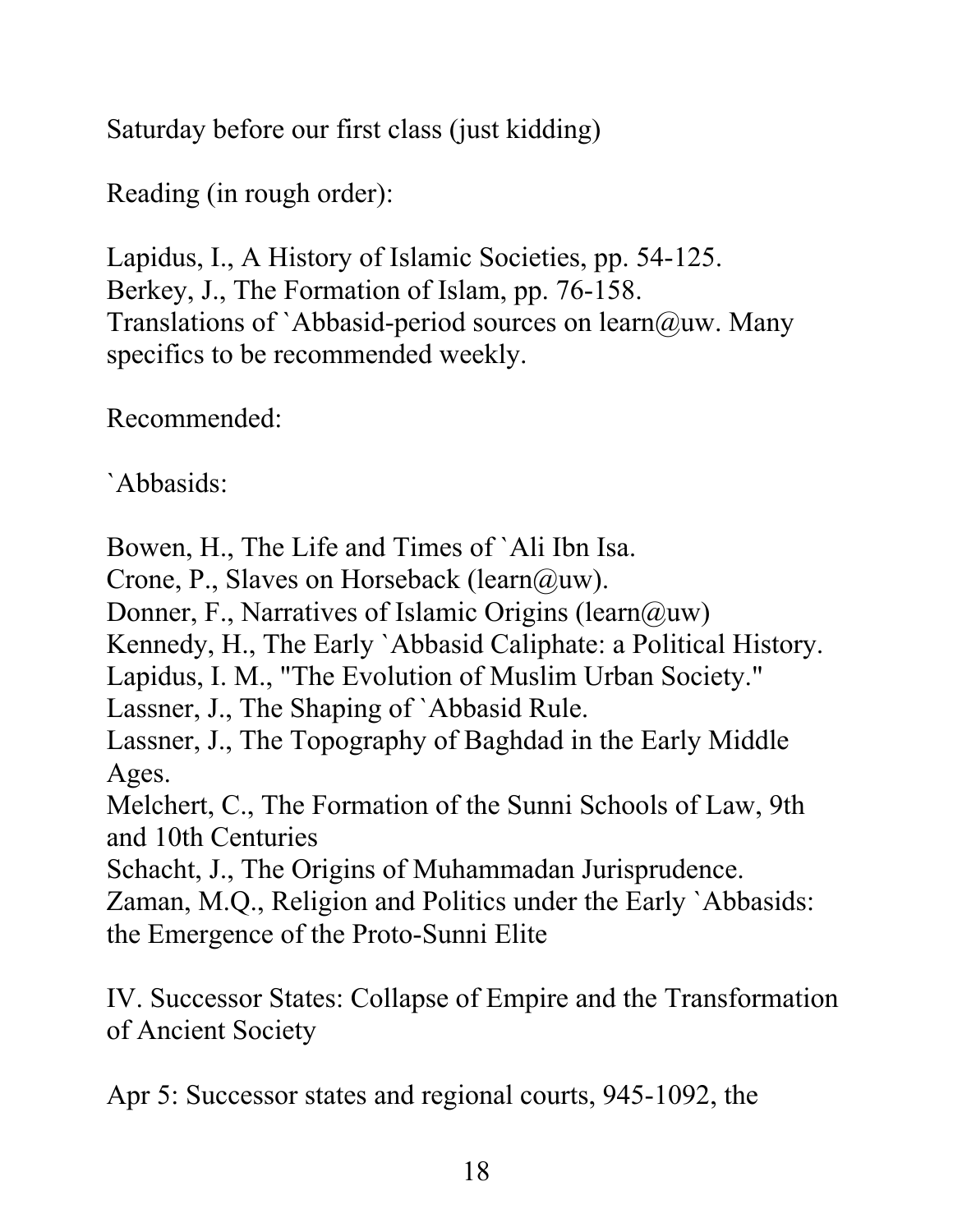Fatimid and Buyid Shi`I Dynasties among others, and the "Early Middle Period"

Apr 7: The emergence of local inflections of a universal Islamic culture; "golden ages" from Egypt to Iran; the period of mass conversion to Islam. The survival of the Caliphate and its changed, even transformed, roles and self-presentation.

Readings:

Lapidus, I., A History of Islamic Societies, 181-191. Mottahedeh, R., Loyalty and Leadership in an Early Islamic Society (learn@uw - it's a short book) Chamberlain, M., "Military Patronage States and the Political Economy of the Frontier, 1000-1250" (learn@uw)

Highly recommended: Saunders, P., "The Fatimid State, 969-  $1171"$  (learn@uw)

Recommended:

Bosworth, C. E., Sistan under the Arabs: from the Arab Conquest to the Rise of the Saffarids. Bosworth, C. E., The Ghaznavids. Bulliet, R., The Patricians of Nishapur (learn $(\partial u)$ uw) Daftary, The Isma`ilis: Their History and Doctrines.

V. The Middle Period. (on each of these topics there is an abundance of material on learn@uw; take a look around or ask for suggestions). Ask yourselves what the major questions are, then seek out advice for sources and secondary studies that deal with them.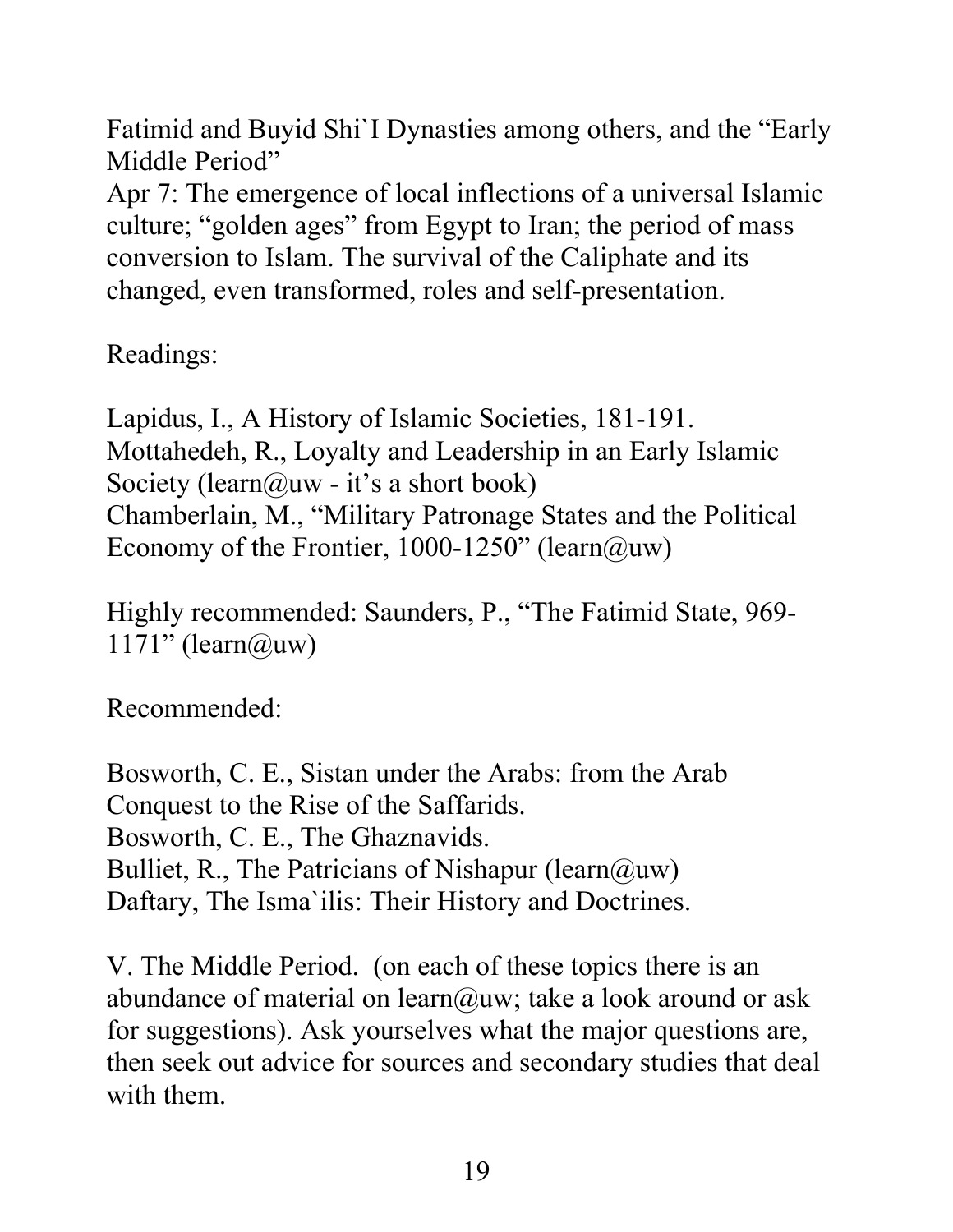Apr 9: No class, go to section prepared to discuss Motttahadeh. Whether I've recovered or not be sure to watch the video on the reassertion of an authentically Islamic and ineradicably Persian culture and literature.

Apr 12: The Saljuqs (Saljuks, Seljuks) and the movements of Turkic peoples

Apr 14: The ephemerality of the "Saljuq Empire" and the staying power of its institutions: "the military patronage state"

Apr 16: The `ulama and the social order, education and law Apr 19: Sufism and sufis from the `Abbasids through the Middle Period

Apr 21: Crusades and counter-crusades

Apr 23: Papers due. Salah al-Din ibn Ayyub (Saladin) and the Ayyubid dynasty; comparative medieval political-economy

Apr 26: The Mongol invasions and the integration of Eurasia

Apr 28: The Mamluk Sultanate and the final crystallization of a pre-modern political order that endured, in altered form, into the early modern era, echoes of which survive today

Apr 30: The high medieval Mediterranean: how divided was it between Muslim and Christian shores?

May 3: Cities and urban life: how were cities governed? How did western observers and scholars get it so wrong?

May 5: The rise of the "Gunpowder Empires" and the evanescence of pastoralist military power. New possibilities for universal empire.

May 7: Implications, preparation, and review for the take-home final.

May 11, 4:00 pm, take-home finals due, assuming the final exam date hasn't been changed. Good news and bad news: you are being granted an extra day so we're on the verge of being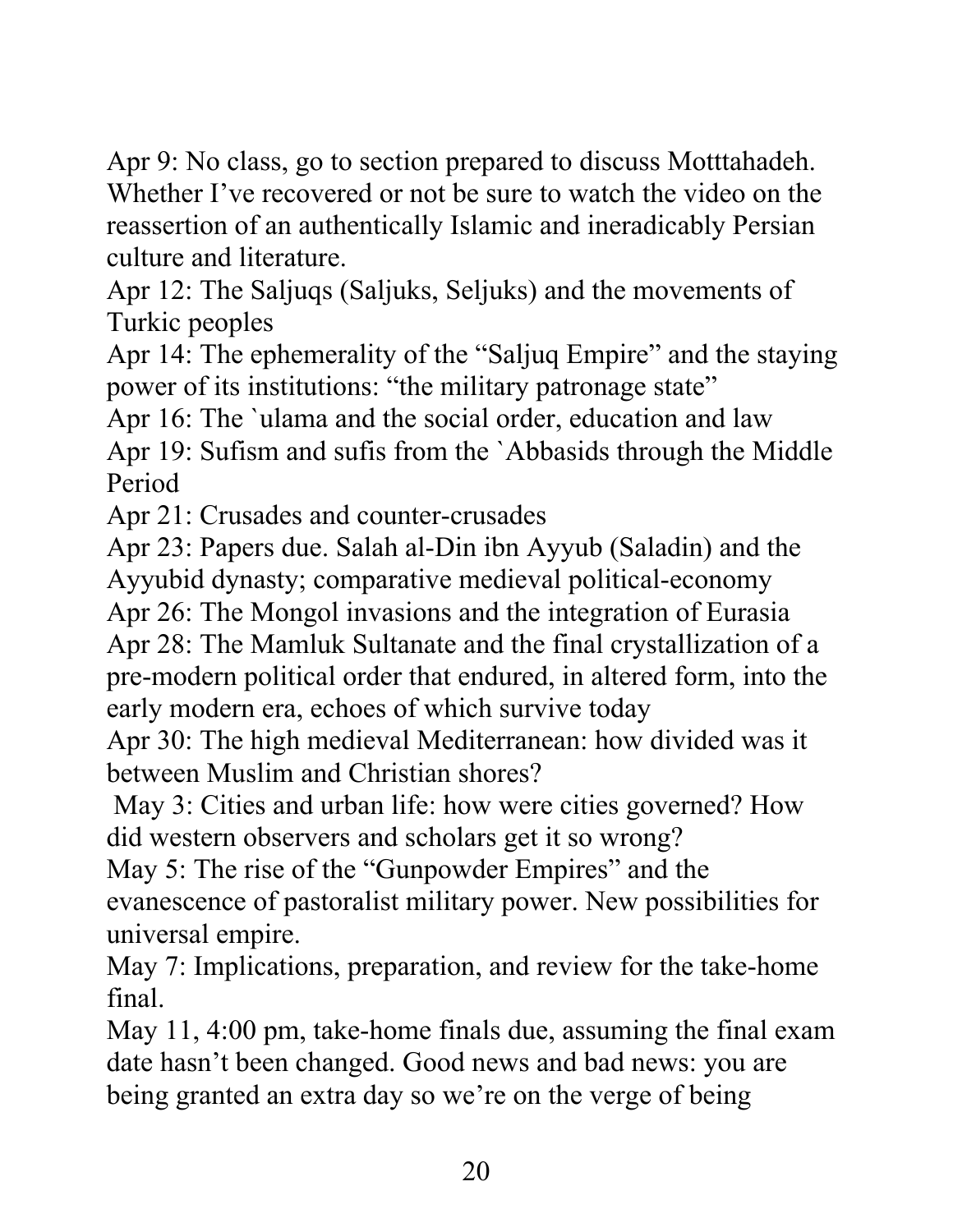indicted if not deported if we fail to get the grades in on time according to the Registrar's strict deadlines. Please don't ask for an extension.

Reading: (Note that the reading is light in this part of the course. The reason is not to give you a chance to relax but to devote your energies to your papers. Attendance at lecture will be essential to success on the final).

Lapidus, I., A History of Islamic Societies, 126-161, 241-267; 344-358. Berkey, J., The Formation of Islam, pp. 159-269. Chamberlain, M., "The Crusader Era and the Ayyubid Dynasty"  $(learn@<sub>u</sub>w).$ For section

Highly recommended: You may want to cover it in section: how did a cultivated Arab view Europeans in the era when the latter were beginning to make their presence known.

Usamah Ibn Munqidh, An Arab-Syrian Gentleman and Warrior in the Period of the Crusades (learn@uw) Recommended:

Abu Lughod, J., Cairo: 1000 Years of the City Victorious. Bagley, F. R. C., al-Ghazali's Book of Counsel for Kings. Berkey, J., The Transmission of Knowledge in Medieval Cairo:: A Social History of Islamic Education. Bulliet, R., Islam: The View from the Edge The Cambridge History of,Islamic Egypt The Cambridge History of Iran, vol. 4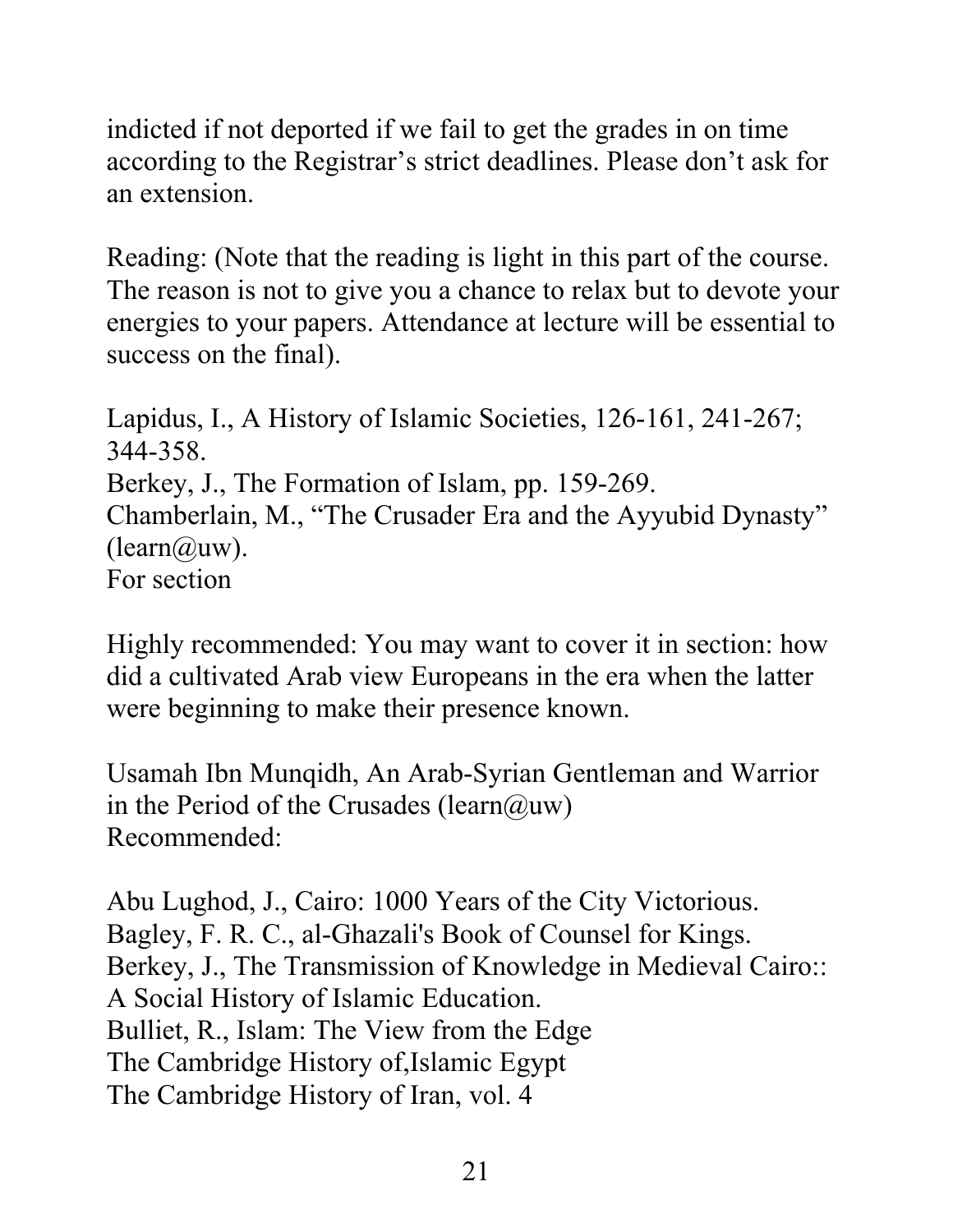Chamberlain, M., Knowledge and Social Practice in Medieval Damascus

Coulson, N. J., A History of Islamic Law.

Coulson, N. J., Conflicts and Tensions in Islamic Jurisprudence.

Darke, H., Nizam al-Mulk's Book of Government.

Ephrat, Daphna, A Learned Society in Transition: The Sunni

Ulama of Eleventh-Century Baghdad

Gibb, H. A. R., "Constitutional Organization."

Goldziher, I., Introduction to Islamic Theology and Law.

Goldziher, I., Muslim Studies, 2 vols.

Humphreys, R.S., From Saladin to the Mongols: the Ayyubids of Damascus

Hillenbrand, Carole, The Crusades: Islamic Perspectives.

Hodgson, M. G. S., The Order of Assasins.

Kafardar, C., Between Two Worlds: the Construction of the Ottoman State.

Lambton, A. K. S., Theory and Practice in Medieval Persian Government.

Lapidus, I., Middle Eastern Cities.

Morgan, D., The Mongols.

Morgan, D., Medieval Persia, 1040-1797.

Petry, C., The Civilian Elite of Cairo in the Later Middle Ages

Schacht, J., Introduction to Islamic Law.

Paper Topics:

Papers are due Friday, April 28, in class.

Most sources for the paper can be found on learn@uw.

1. "The career of the prophet Muhammad can only be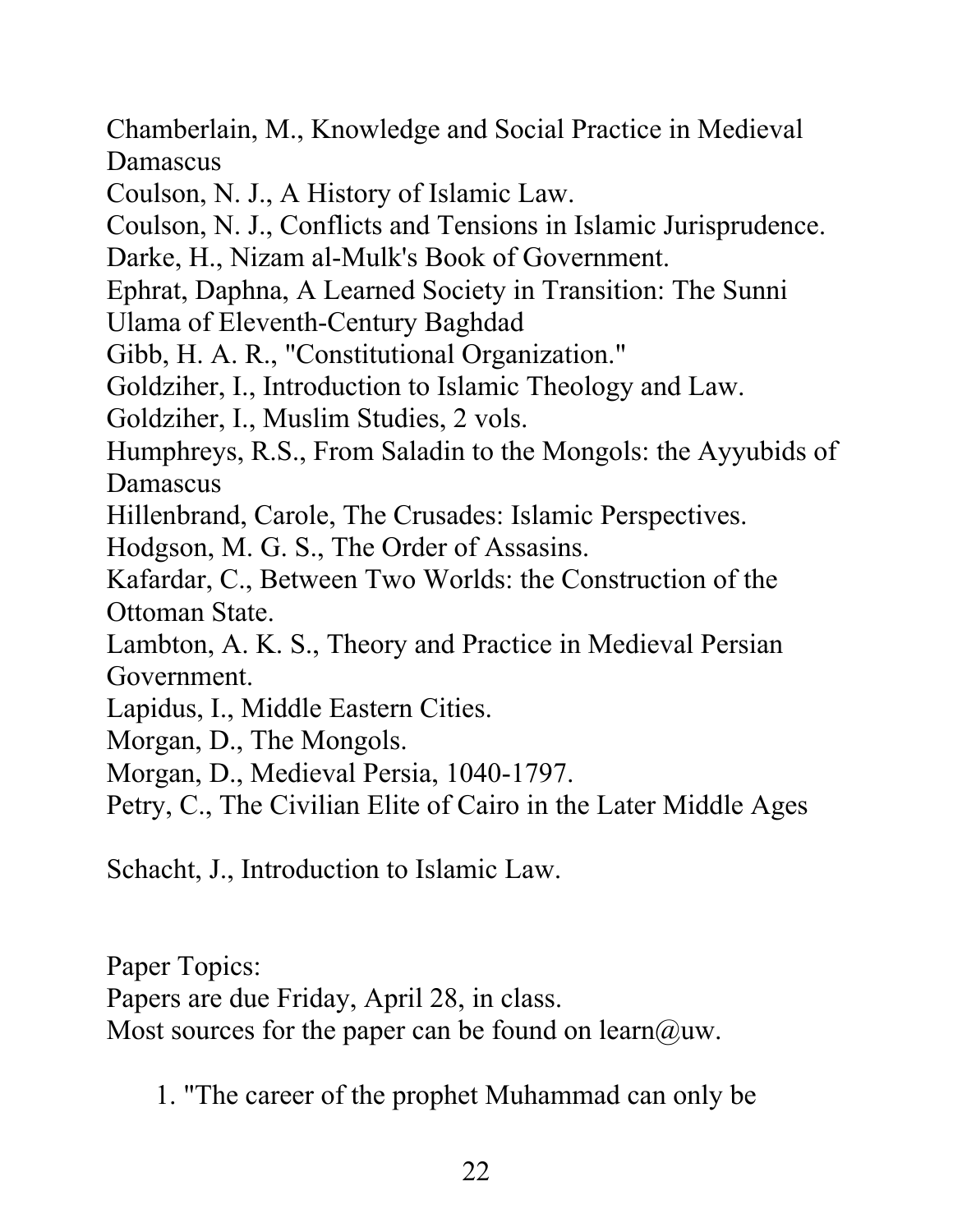understood as a response to the social and economic transformation of Mecca caused by changing patterns of world trade." Comment.

Crone, P., Meccan Trade and the Rise of Islam (Princeton, 1987).

Shaban, M. A., Islamic History: a New Interpretation, vol. 1 (London, 1971).

Watt, W. M., Muhammad at Mecca. (Oxford, 1953).

Watt., W. M., Muhammad at Medina. (Oxford, 1956).

2. Ibn Khaldun was the first scholar to suggest that interactions among pastoralists, city people, and agriculturalists shaped the central dynamic in Middle Eastern state formation, in other words that political history cannot be understood without reference to human ecology. How has Ibn Khaldun influenced recent historians of the pre-modern Middle East?

Ibn Khaldun, al-Muqaddima, F. Rosenthal trans. (various editions since 1958).

Hodgson, M. G. S., The Venture of Islam, vols 1 and 2 (Chicago, 1977).

Chamberlain, M., "Military Patronage States and the Political Economy of the Frontier, 1000-1255", in Y. Choueiri ed., Blackwell Companion to the History of the Middle East (Oxford, 2005), pp. 135-154.

3. "The Arab conquests wrought a revolutionary transformation of the social, political, cultural, and economic structures of the ancient Middle East." Do you agree or disagree?

Morony, M., Iraq after the Muslim Conquests (Princeton, 1983).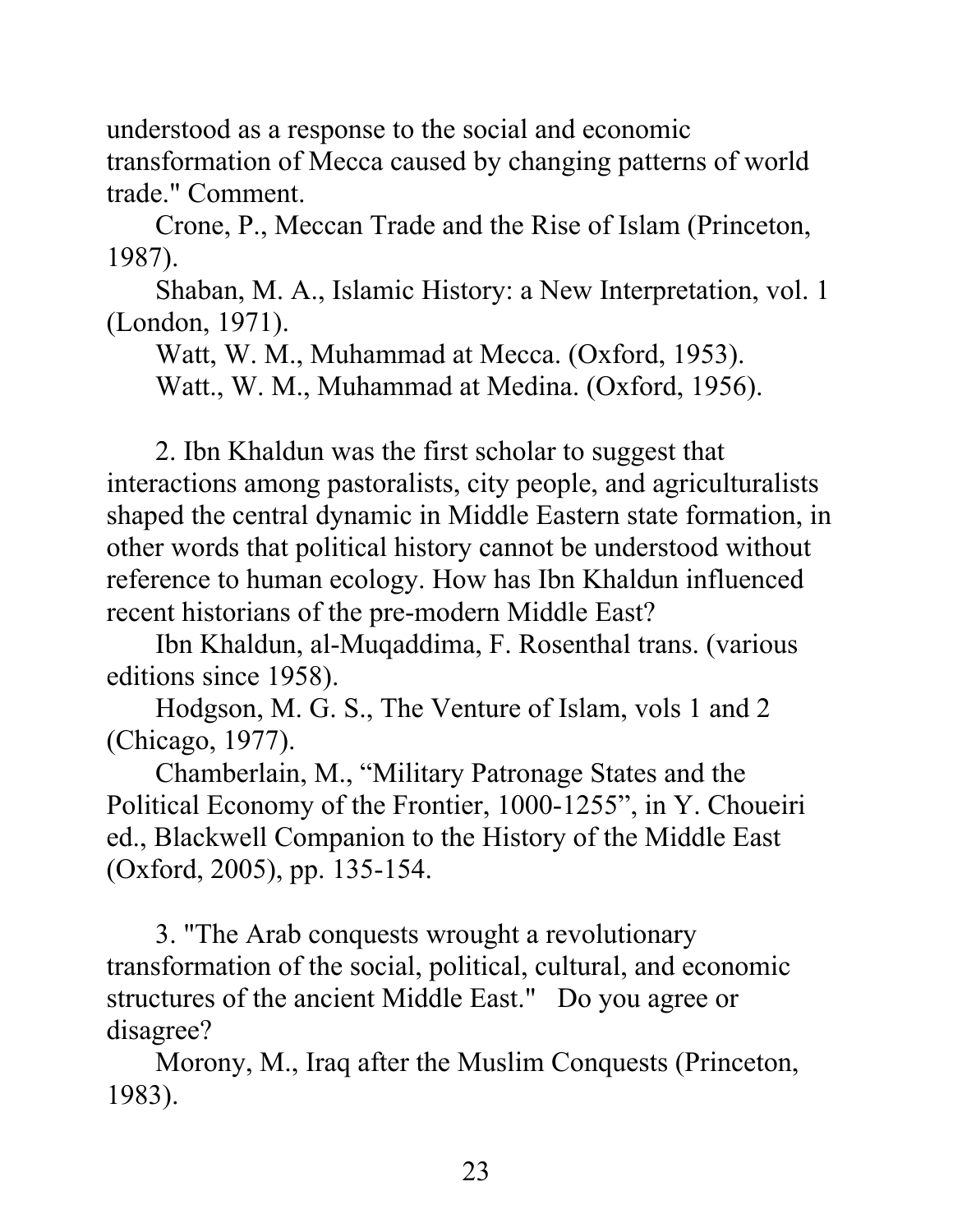Grabar, O., The Formation of Islamic Art (New Haven, 1973).

Fowden, Garth, Empire to Commonwealth: Consequences of Monotheism in Late

Antiquity (Princeton, 1993),

4. "As the Arabs conquered the settled peoples of the Middle East, they were in turn conquered by them." Comment.

Morony, M., Iraq after the Muslim Conquest (Princeton, 1983).

Grabar, O., The Formation of Islamic Art. (New Haven, 1973).

Dennett, D. B., Conversion and the Poll-Tax in Early Islam. (Cambridge, MA, 1950).

5. How did the military elites who dominated the Middle East in the Middle Period exploit the societies they ruled? Were states administered by formal bureaucratic structures and hierarchies? If not, what accounts for the success of ruling groups in administering large and complex societies over time?

Lapidus, I., Muslim Cities in the Later Middle Ages (Cambridge, MA, 1967).

Mottahedeh, R., Loyalty and Leadership in an Early Islamic Society (Princeton, 1980).

 Chamberlain, M, Knowledge and Social Practice in Medieval Damascus, 1190-1350 (Cambridge, UK, 1994).

6. "Medieval Muslim cities were not governed by city councils or bureaucratic administrations. Civilian elites had none of the landholdings, charters, or military training that guaranteed the autonomy of urban notables elsewhere. Artisans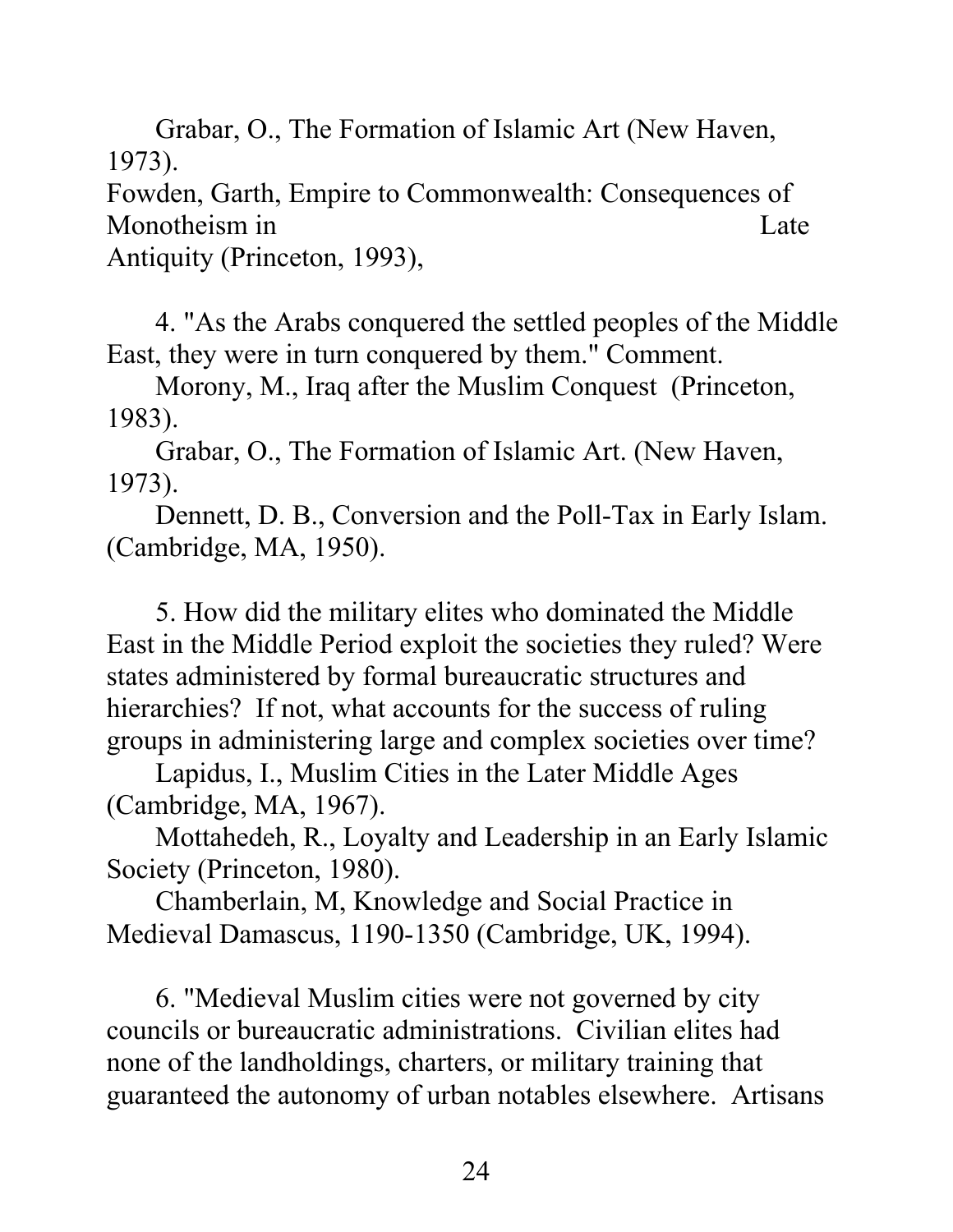and craftsmen were without guilds or trade organizations to defend their interests." How did these societies hold together as complex human communities?

Bulliet, R., The Patricians of Nishapur (Cambridge, MA, 1972).

Lapidus, I., Muslim Cities in the Later Middle Ages (Cambridge, MA, 1967).

Mottahedeh, Roy, Loyalty and Leadership in an Early Islamic Society (Princeton, 1980)

Chamberlain, Knowledge and Social Practice in Medievel Damascus, 1190-1350 (Cambridge, UK, 1994)

8. To what extent was the Jewish community of Cairo culturally, politically, and economically integrated into the larger society of Egypt? To what extent can the well-documented social and economic life of this community be taken as representative of Egyptian society at large.

Goitein, S. D., A Mediterranean Society: the Jewish Communities of the Arab World as Portrayed in the Documents of the Cairo Geniza, 4 vols and index., (Berkeley, 1967-78).

Cohen, Mark, Under Crescent and Cross: The Jews in the Middle Ages (Princeton, 1994)

9. Military Slavery: The phenomenon of military slavery became nearly universal from Egypt to Central Asia in the medieval period. Many Europeans were shocked at the thought that the roles held by kings, nobility, and aristocracy were held by soldiers of such humble beginnings. What accounted for this phenomenon? Why did it become so widespread? Is it possible to speak of a "classic mamluk system" as some scholars have?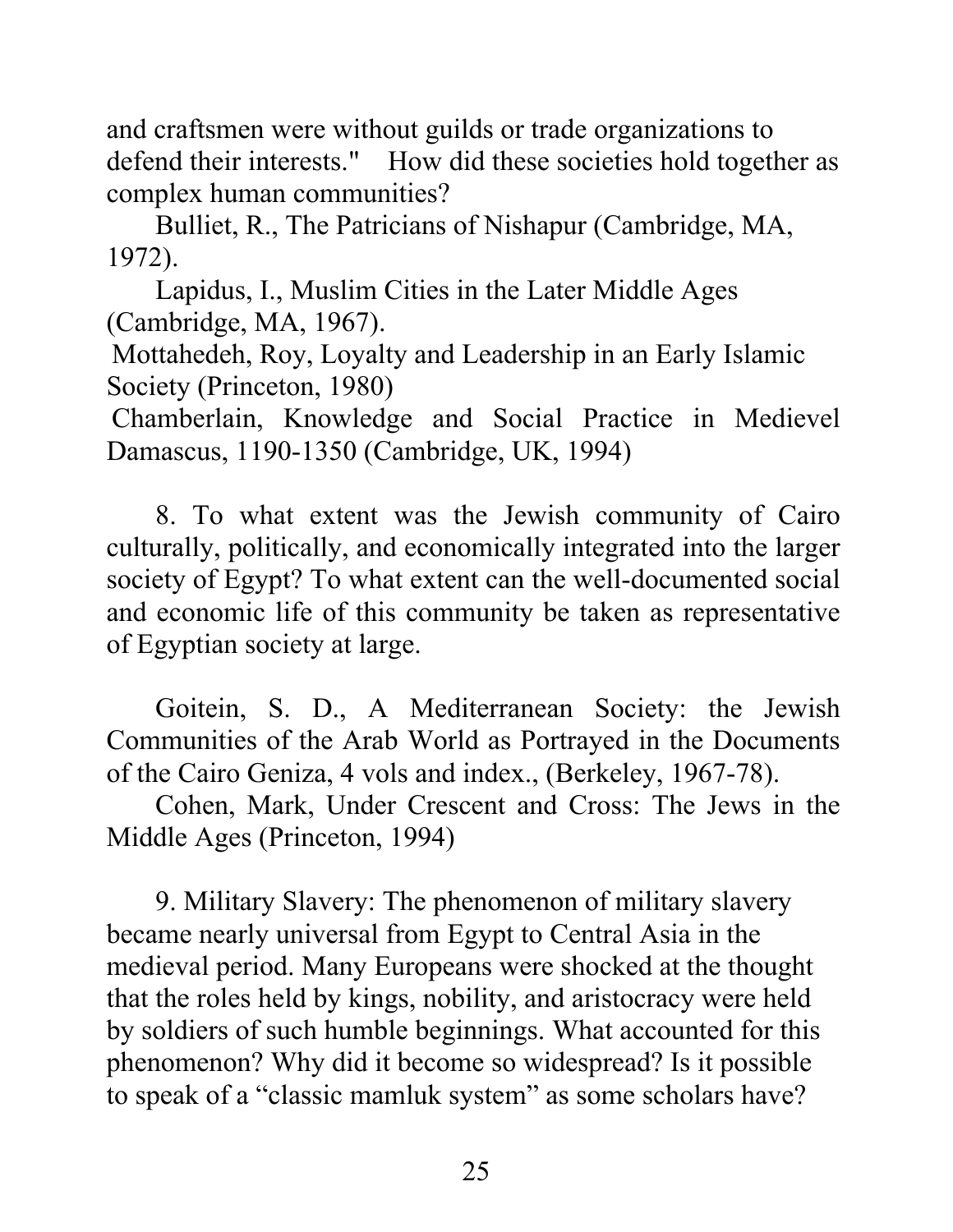Ayalon,D., Eunuchs, Caliphs, and Sultans, Levanoni, Pipes,

 10. Eunuchs: I the medieval Islamic world eunuchs played many different roles and could enjoy high status. Why did important institutions employ eunuchs in positions of high responsibility? Marmon, Ayalon, Patterson.

Resources in English:

Library and Research Resources: HYPERLINK http://www.library.wisc.edu/guides/MidEast w ww.libra ry.wisc.edu/guides/MidEast

Middle East Studies Program: www.mesp.wisc.edu

I. General:

Encyclopedia of Islam. The major reference work for the field. Thousands of entries with bibliographies. The first edition, 4 vols and supplement, Leiden 1913-1942, is complete but dated. The second edition, Leiden, published beginning in1954-, has finally neared completion Entries are alphabetical, most under their Arabic, Turkish, or Persian word, so if you are looking for Cairo you will be directed to al-Qahira. Ignore the Arabic definite article al-.

Cahen, C., Sauvaget's Introduction to the History of the Muslim East A useful guide to the literature, methods, and materials of the field.

The Cambridge History of Iran, IV, The Period from the Arab Invasions to the Saljuks, R. N. Frye ed. (Cambridge, 1975);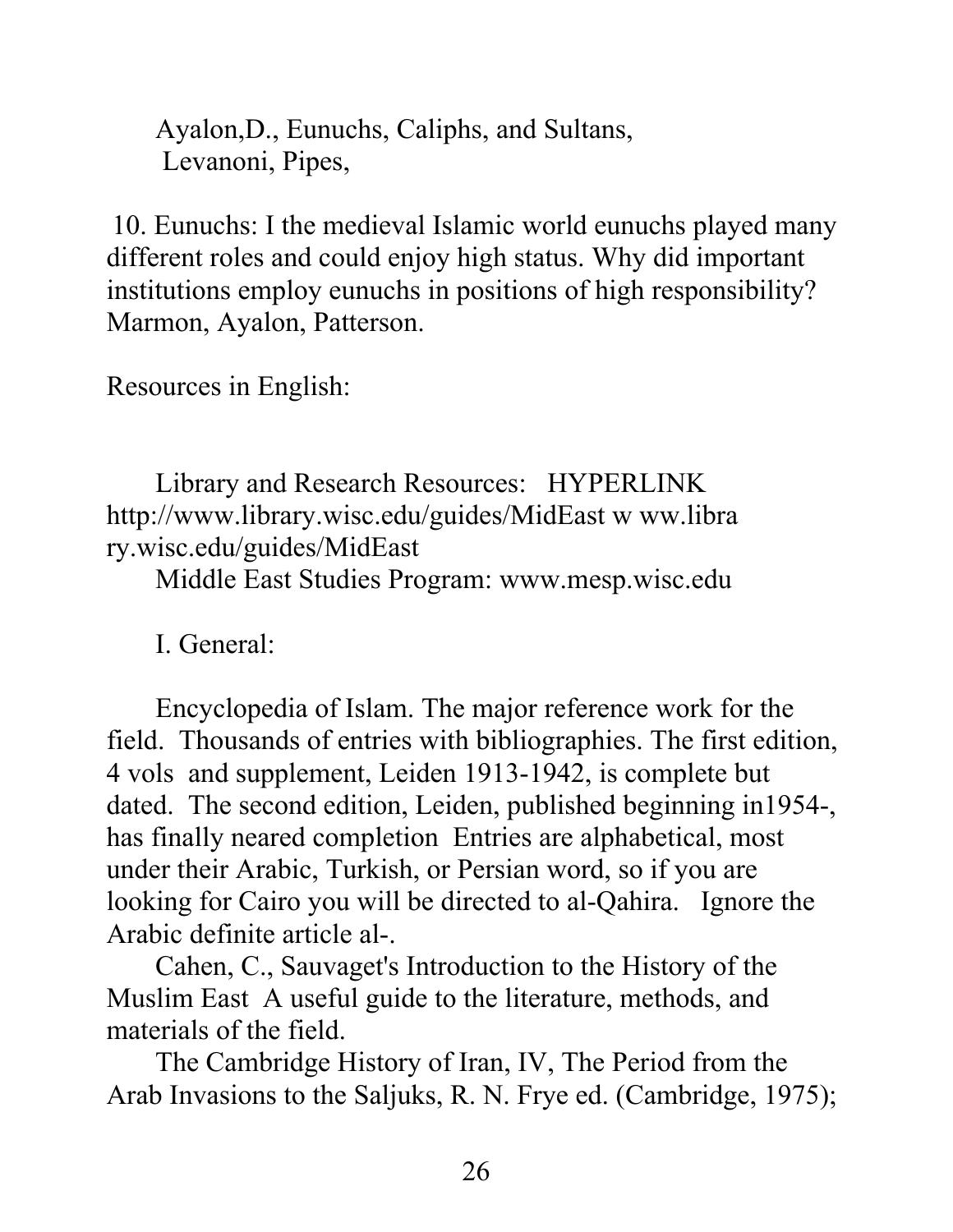The Cambridge History of Iran, V, The Saljuk and Mongol Periods, J. A. Boyle ed. (Cambridge, 1968)

The Cambridge History of Islam, vol. 1, P. Holt, A.

Lambton, and B. Lewis eds. (Cambridge, 1970)

Eickleman, D., The Middle East: an Anthropological Approach (Englewood Cliffs, 1981).

Humphreys, R.S., Islamic History: a Framework for Inquiry (Princeton, 1991).

Kennedy, H., The Prophet and the Age of the Caliphates: the Islamic Near East from the Sixth to the Eleventh Century (London, 1986).

Pitcher, D. E., An Historical Geography of the Ottoman Empire (Leiden, 1972).

Robinson, Francis, Atlas of the Islamic World since 1500 (Oxford, 1982).

Roolvink, R., Historical Atlas of the Muslim Peoples (Amsterdam, 1957).

II. Economic History.

Pirenne, H., Muhammad and Charlemagne (New York, 1958).

Havighurst, The Pirenne Thesis, 3rd. ed. (Lexington, MA, 1976).

Byrne, E. H., Genoese Shipping in the Twelfth and Thirteenth Centuries (Cambridge, MA, 1930).

Udovitch, A., ed., The Islamic Middle East: 700-1900: Studies in Economic and Social History (Princeton, 1981).

Ashtor, E., A Social and Economic History of the Near East (London, 1976).

Richards, D. S., Islam and the Trade of Asia (Oxford, 1970).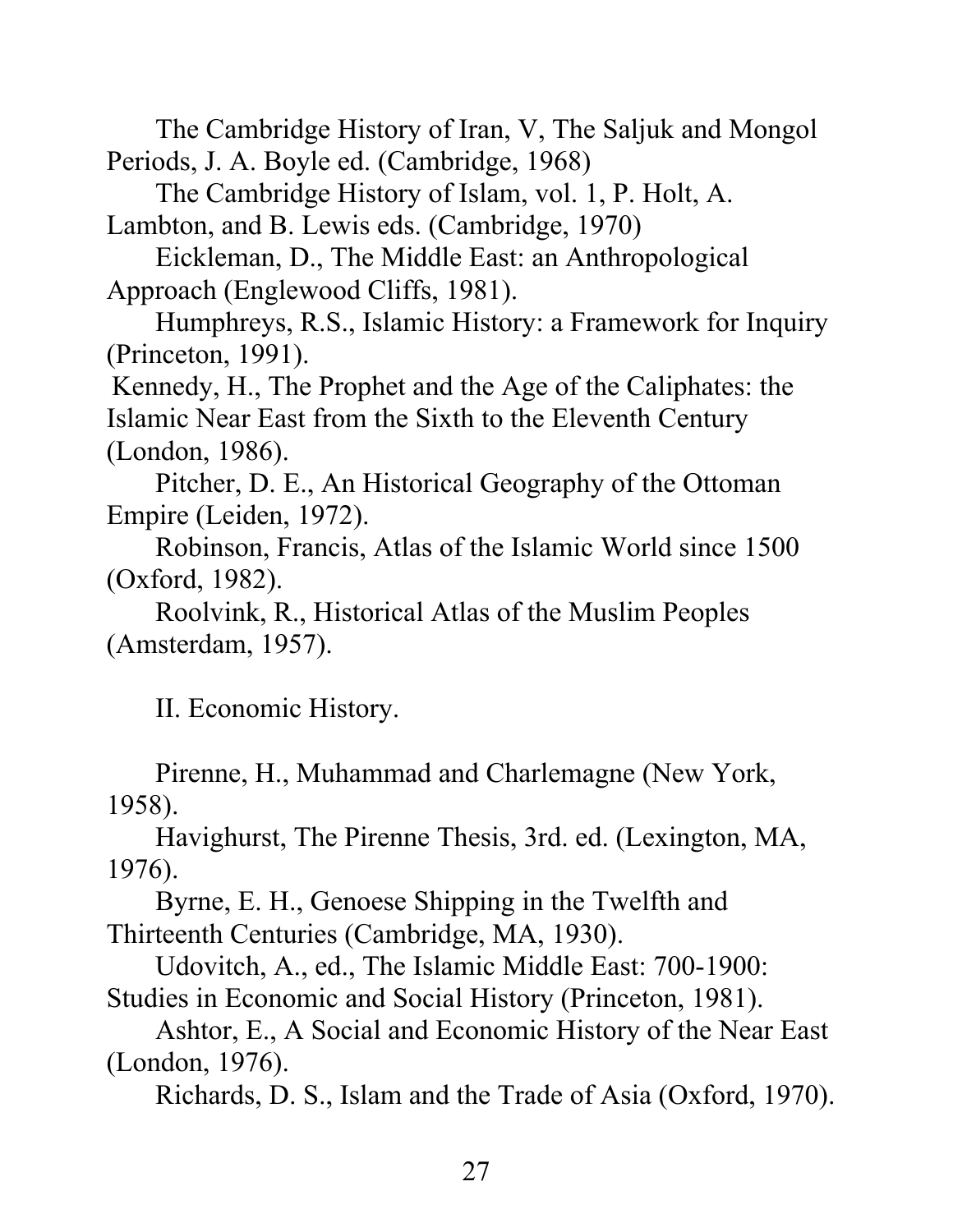Watson, A. M., Agricultural Innovation in the Early Islamic World: The Diffusion of Crops and Farming Techniques, 700- 1100 (Cambridge, Cambridgeshire, 1983).

Bulliet, R., The Camel and the Wheel (Cambridge, MA, 1975).

III. The Prophet Muhammad and Late Antique and Early Islamic Arabia

Andrae, Muhammad: the Man and his Faith, T. Menzel trans. (London, 1956).

Armstrong, K., Muhammad: a Biography of the Prophet (New York, 1992).

Ataya, A. S., A History of Eastern Christianity (London, 1968).

Bagnall, Roger S., Egypt in Late Antiquity (Princeton, 1993).

Bell, R., An Introduction to the Qur'an (Edinburgh, 1953).

Bell, R., The Origins of Islam in its Christian Environment (London, 1968)

Brown, P., "Late Antiquity and Islam: Parallels and Contrasts," in B. Metcalf ed., Moral Conduct and Authority: the Place of Adab in South Asian Islam (Berkeley and Los Angeles, 1984).

Brown, P., Religion and Society in the Age of Saint Augustine (New York, 1972).

Brown, P., Society and the Holy in Late Antiquity (Berkeley, 1982).

Brown, P., The World of Late Antiquity (London, 1971).

Burton, J., The Collection of the Qur'ân (Cambridge, Cambridgeshire, 1977).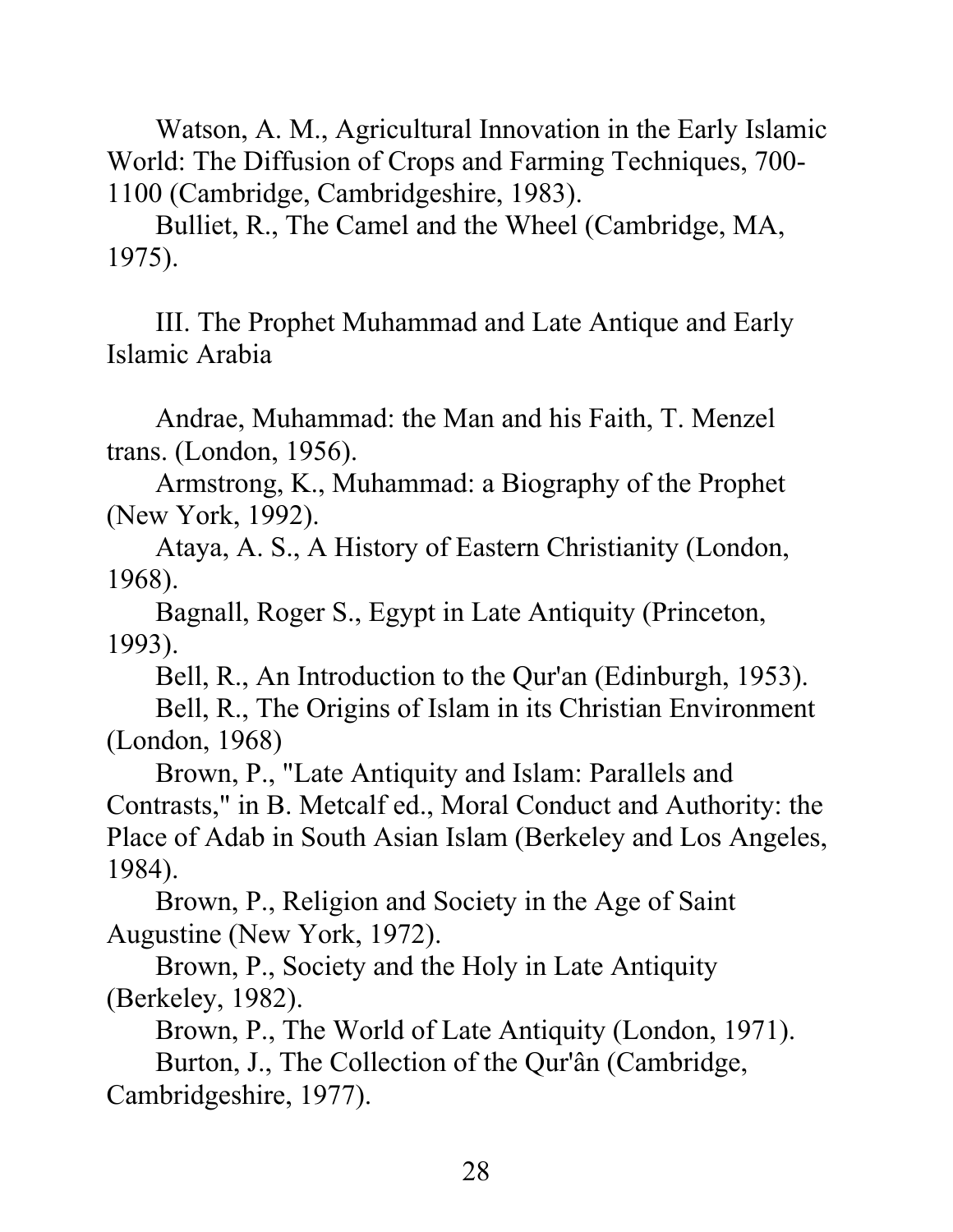Cook, M., Muhammad (Oxford, 1983).

Crone, P., Meccan Trade and the Rise of Islam (Princeton, 1987).

Fowden, Garth, Empire to Commonwealth: Consequences of Monotheism in Late

Antiquity (Princeton, 1993), 12-36, 138-75

Hawting, G.R., The idal of Idolatry and the Formation of Islam: from Polemic to History (Cambridge, 1999).

Hawting, G.R., Approaches to the Qur'an (London, 1993).

Hoyland, R.G., Arabia and the Arabs from the Bronze age to the Coming of Islam (London, 2001)

Izutsu, T., Ethico-Religious Concepts in the Quran (Montreal, 1966).

Shahid, I., Rome and the Arabs (Washington, 1984).

Trimingham, J., Christianity and the Arabs in Pre-Islamic Times, 243-286.

van Ess, J., and Wansbrough, J., book reviews in Bulletin of the School of Oriental and African Studies 43 (1980).

IV. The Arab Conquests and the Conquest State.

al-Baladhurî, The Origins of the Islamic State , P. Hitti and

E. C. Murgotten trans., 2 vols., (New York, 1916, 1924). Donner, F., The Early Islamic Conquests (Princeton, 1981) Donner, F., "The Formation of the Islamic State," Journal of

the American Oriental Society, 106 (1986), pp. 283-296. Donner, F., Narratives of Islamic Origins.(Princeton, 1998). Kaegi, W, Byzantium and the Early Isllamic Conquests (Cambridge, 1992),

Lapidus, I., "The Arab Conquests and the Formation of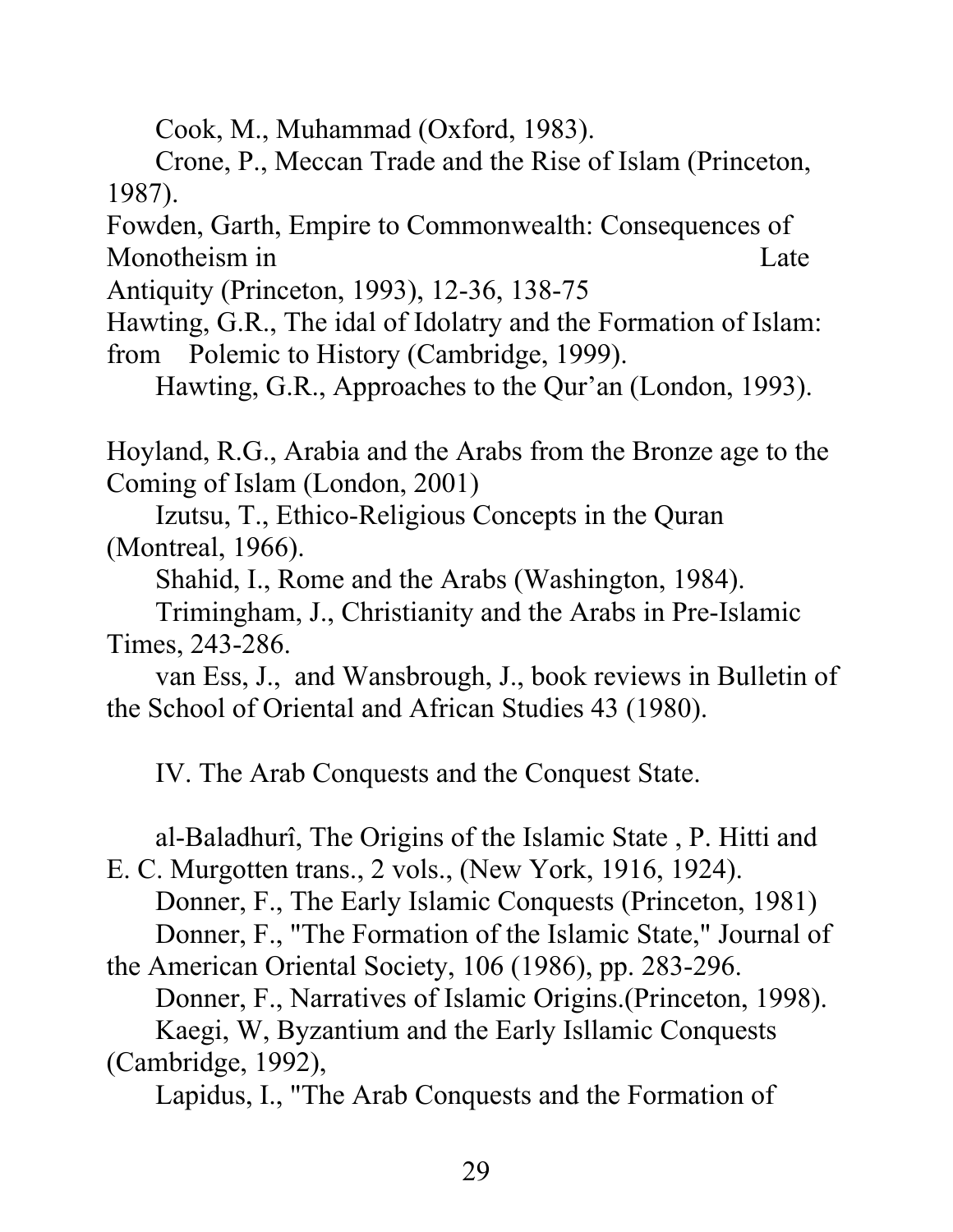Islamic Society," in G.H.A. Juynboll ed., Studies on the First Century of Islamic Society (Carbondale, Ill.)

Shoufany, E., al-Riddah and the Muslim Conquest of Arabia (Toronto, 1972).

Shaban, M. A., Islamic History: a New Interpretation, vol. 1 (London, 1971).

Madelung, W., The Succession to Muhammad: A Study of the Early Caliphate (Cambridge, 1997).

Morony, M., Iraq after the Muslim Conquest (Princeton, 1983).

Pederson, E. L., `Ali and Mu'awiya in Early Arabic Tradition (Copenhagen, 1984).

V. The Umayyads and Umayyad Opposition Movements.

Because of the unreliability of the written sources for this period, many of the best studies on the Umayyad period are treatments of non-narrative evidence, such as law, dogma, art, and architecture.

Beeston, A. F. L., et al., Arab Literature to the End of the Umayyad Period (Cambridge, 1983).

Cook, M., Early Muslim Dogma: a Source-Critical Study (Cambridge, 1981).

Coolson, N.J., A History of Islamic Law (Edinburgh, 1964).

Cresswell, K. A. C., Early Muslim Architecture (Oxford, 1969).

Crone, P., and Hinds, M., God's Caliph: Religious Authority in the First Centuries of Islam (Cambridge, Cambridgeshire, 1986).

Crone, P., Slaves on Horseback (Cambridge, 1980). Dennet, D. B., Conversion and the Poll-Tax in Early Islam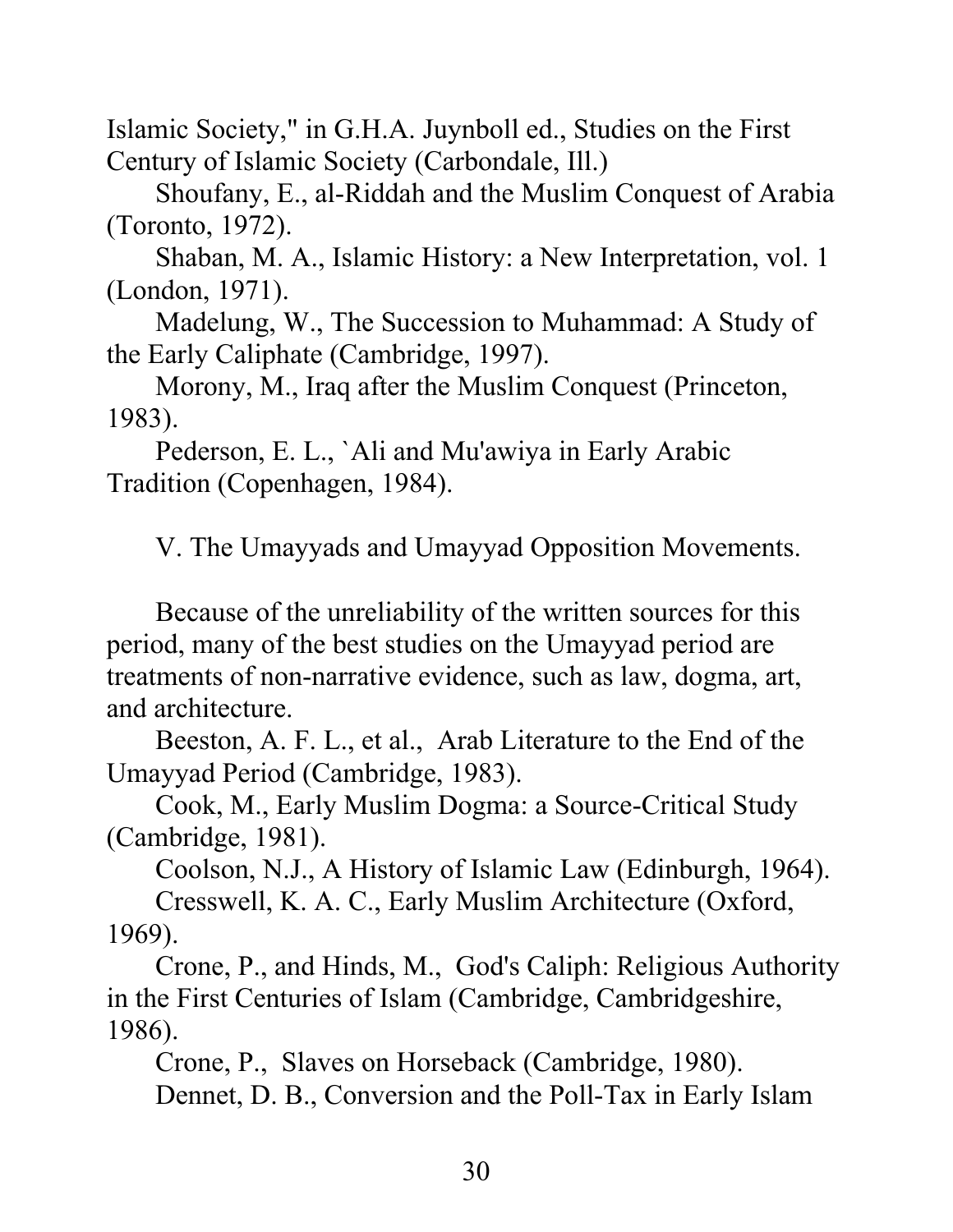(Cambridge, Mass, 1950).

Ettinghausen, R., From Byzantium to Sasanian Iran and the Islamic World: Three Modes of Artistic Influences (Leiden, 1972).

Goldziher, I., Introduction to Islamic Theology and Law, A. Hamori and R. Hamori trans. (Princeton, 1980).

Grabar, O., "Islamic Art and Byzantium," Dumbarton Oaks Papers 18 (1964): 113-32.

Grabar, O., Studies in Medieval Islamic Art (London, 1972). Grabar, O., "The Umayyad Dome of the Rock," Ars Orientalis 3 (1959): 33-62.

Grabar, O., "Umayyad Palaces and the Abbasid Revolution," Studia Islamica 18 (1963): 5-18.

Grabar, Oleg, and Ettinghausen, Richard, The Art and Architecture of Islam, 650-1250 (Penguin, 1987).

Grabar, Oleg, The Formation of Islamic Art (New Haven, 1973).

Hawting, G. R., The First Dynasty of Islam: the Umayyad Caliphate AD 661-750 (Carbondale, IL, 1987).

Juynboll, G. H. A., Studies on the First Century of Islamic Society (Carbondale, 1982)

Kennedy, H., The Prophet and the Age of the Caliphs: the Islamic Near East from the Sixth to the Eleventh Century (London, 1986).

Sharon, M., Black Banners from the East (Jerusalem, 1983). Wellhausen, J., The Arab Kingdon and Its Fall (Calcutta, 1927).

Wellhausen, J., The Religio-Political Factions in Early Islam (Amsterdam, 1975).

VI. `Abbâsid Empire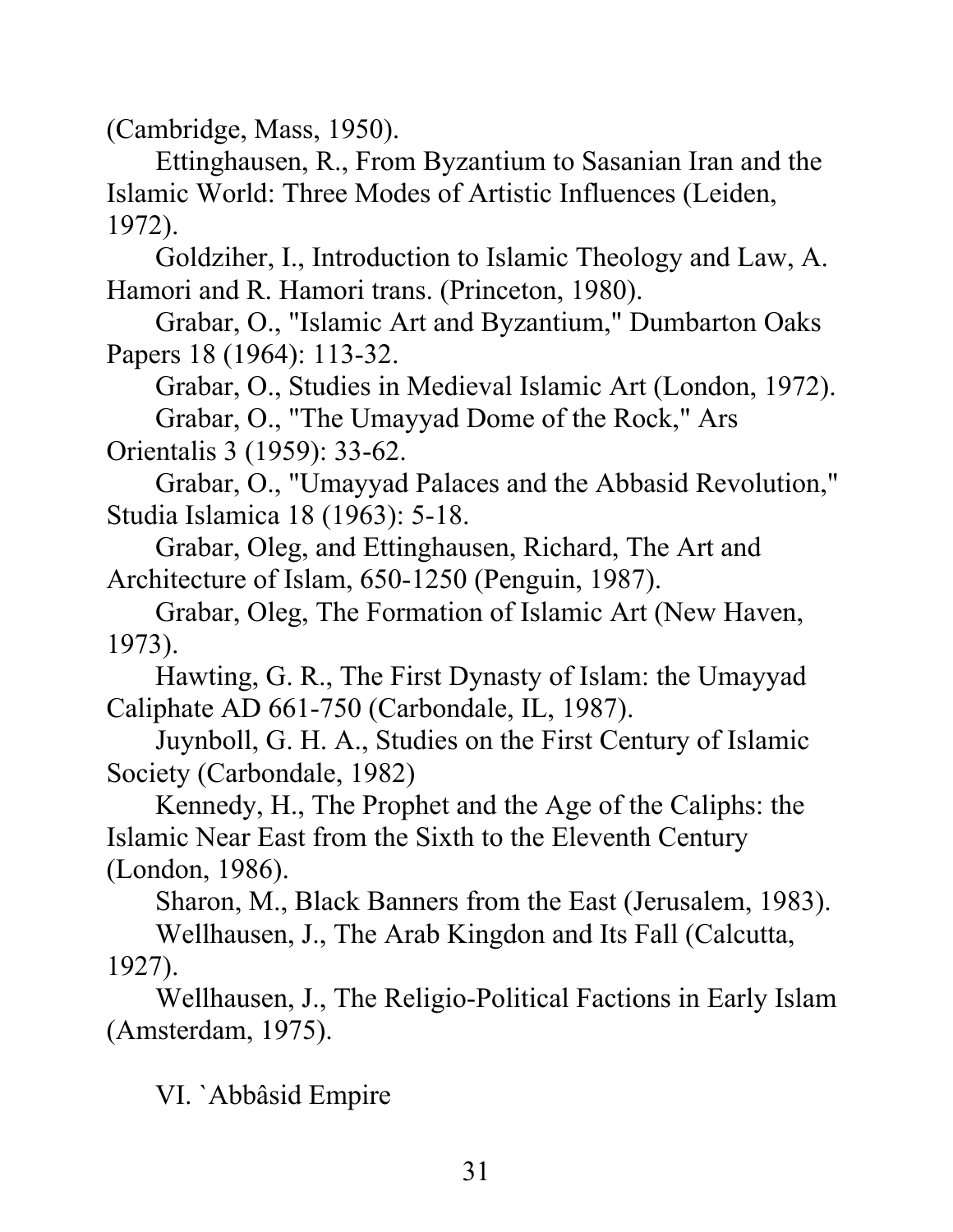Bowen, H., The Life and Times of `Alî Ibn `Isâ, the Good Wazir (Cambridge, 1928).

Daniel, E. L., The Political and Social History of Khurasan under `Abbasid Rule (Minneapolis and Chicago, 1979).

Kennedy, H., The Early `Abbasid Caliphate: a Political History (London, 1981).

Lapidus, I. M., "The Evolution of Muslim Urban Society," in Comparative Studies in Society and History, XV (1973).

Lapidus, I., "The Separation of State and Religion," International Journal of Middle East Studies, iv, (1975).

Lassner, J., The Topography of Baghdad in the Early Middle Ages (Detroit, 1970).

Lassner, J., The Shaping of `Abbasid Rule (Princeton, 1980).

Melchert, C., The Formation of the Sunni Schools of Law, 9th and 10th Centuries C.E. (Leiden, 1997).

Omar, F., The `Abbasid Caliphate (Baghdad, 1969).

Schacht, J., The Origins of Muhammadan Jurisprudence (Oxford, 1953).

Shaban, M. A., The `Abbasid Revolution (Cambridge, 1970).

Zaman, M.Q., Religion and Politics under the Early `Abbasids: the Emergence of the Proto-Sunni Elite (Leiden, 1997).

VII. Middle Period Politics, Society, Culture.

Bosworth, C. E., Sistan under the Arabs: from the Arab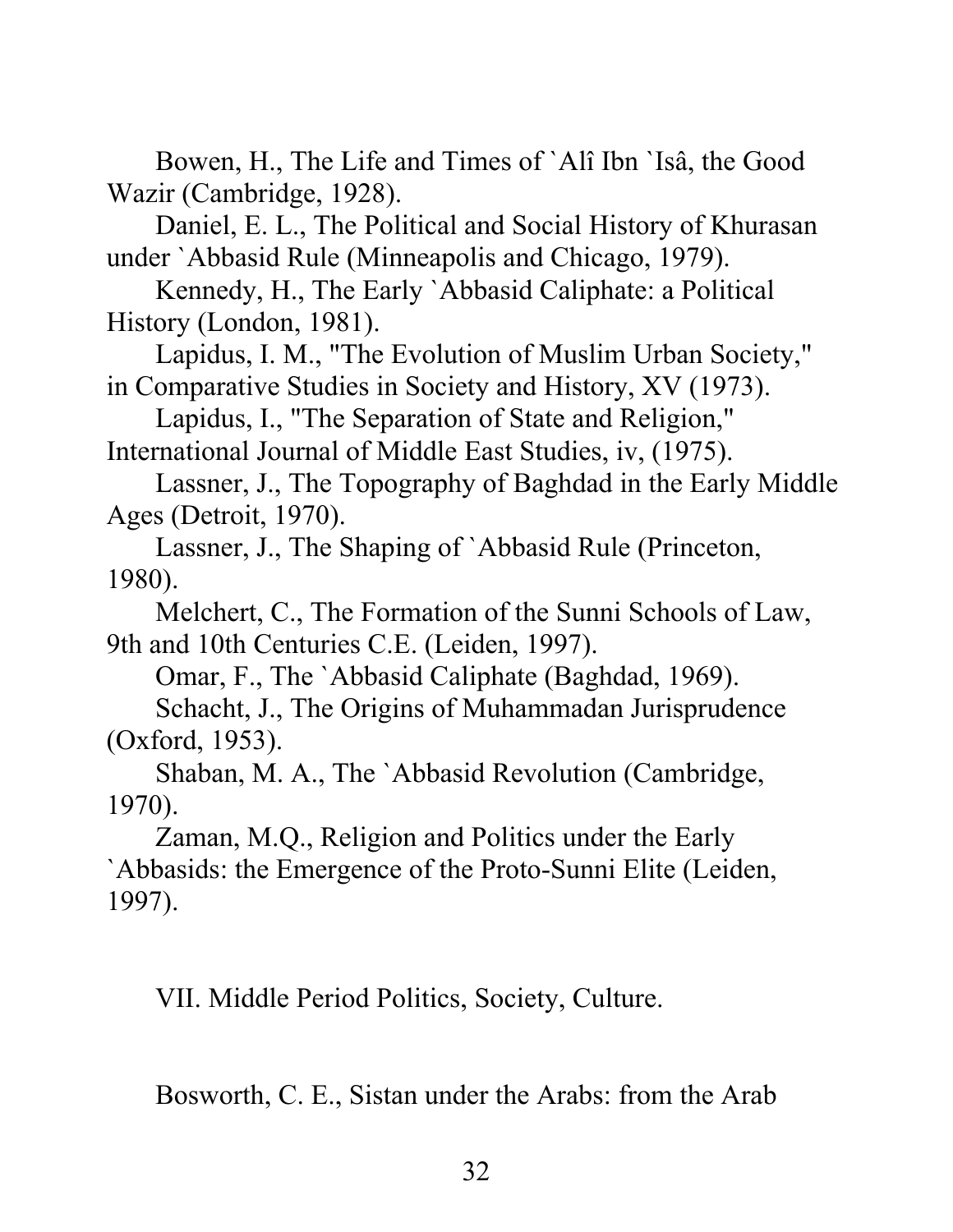Conquest to the Rise of the Saffarids (Rome, 1968).

Bulliet, R., The Patricians of Nishapur (Cambridge, MA, 1972).

(New York, 1994).

Cahen, C., Pre-Ottoman Turkey, 1071-1330, J. Jones-Williams trans. (London, 1968).

Dunn, R. E., The Adventures of Ibn Battuta: a Muslim Traveller of the 14th Century (London and Berkeley, 1986).

(Albany, NY, 2000).

 Gibb, H. A. R., "Constitutional Organization," in M. Khadduri and H. Liebesny eds., Law in the Middle East (Washington, D. C., 1955).

Goitein, S. D., A Mediterranean Society: the Jewish Communities of the Arab World as Portrayed in the Documents of the Cairo Geniza, 4 vols., (Berkeley, 1967-78).

Goldziher, I., Muslim Studies, 2 vols., C. Barber and S. M. Stern eds. (London, 1968-71)

Hodgson, M. G. S., The Order of Assassins (The Hague, 1955).

Hodgson, M. G. S., "The Isma`ili State," in Cambridge History of Iran, V. (Cambridge, Cambridgeshire, 1968).

Humphreys, R.S., From Saladin to the Mongols: the Ayyubids of Damascus (Albany, 1977).

Ibn Battuta, Travels of Ibn Battuta, H. A. R. Gibb trans., 2 vols. (London, 1969).

Kafardar, C., Between Two Worlds: the Construction of the Ottoman State.

Karamustafa, A., God's Unruly Friends: Dervish Groups in the Later Middle Period, 1200-1500 (Salt Lake City, 1994).

Lapidus, I., Muslim Cities in the Later Middle Ages (Cambridge, 1984)